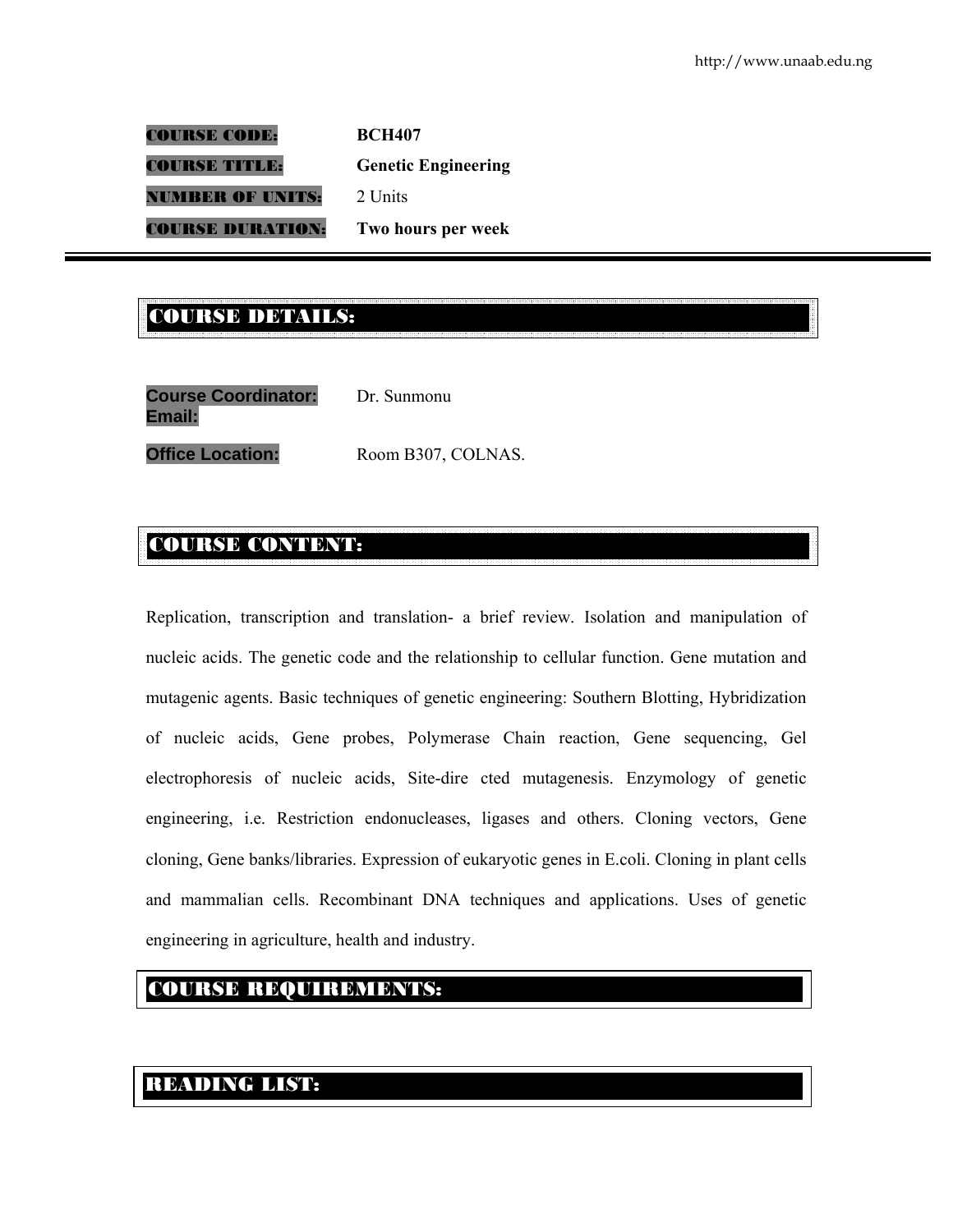#### LECTURE NOTES

# **Recombinant DNA and Gene Cloning**

Recombinant DNA is DNA that has been created artificially. DNA from two or more sources is incorporated into a single recombinant molecule.



#### **Making Recombinant DNA (rDNA): An Overview**

- Treat DNA from both sources with the same restriction endonuclease (BamHI in this case).
- BamHI cuts the same site on both molecules

5' GGATCC 3' 3' CCTAGG 5'

- The ends of the cut have an overhanging piece of singlestranded DNA.
- These are called "sticky ends" because they are able to base pair with any DNA molecule containing the complementary sticky end.
- In this case, both DNA preparations have complementary sticky ends and thus can pair with each other when mixed.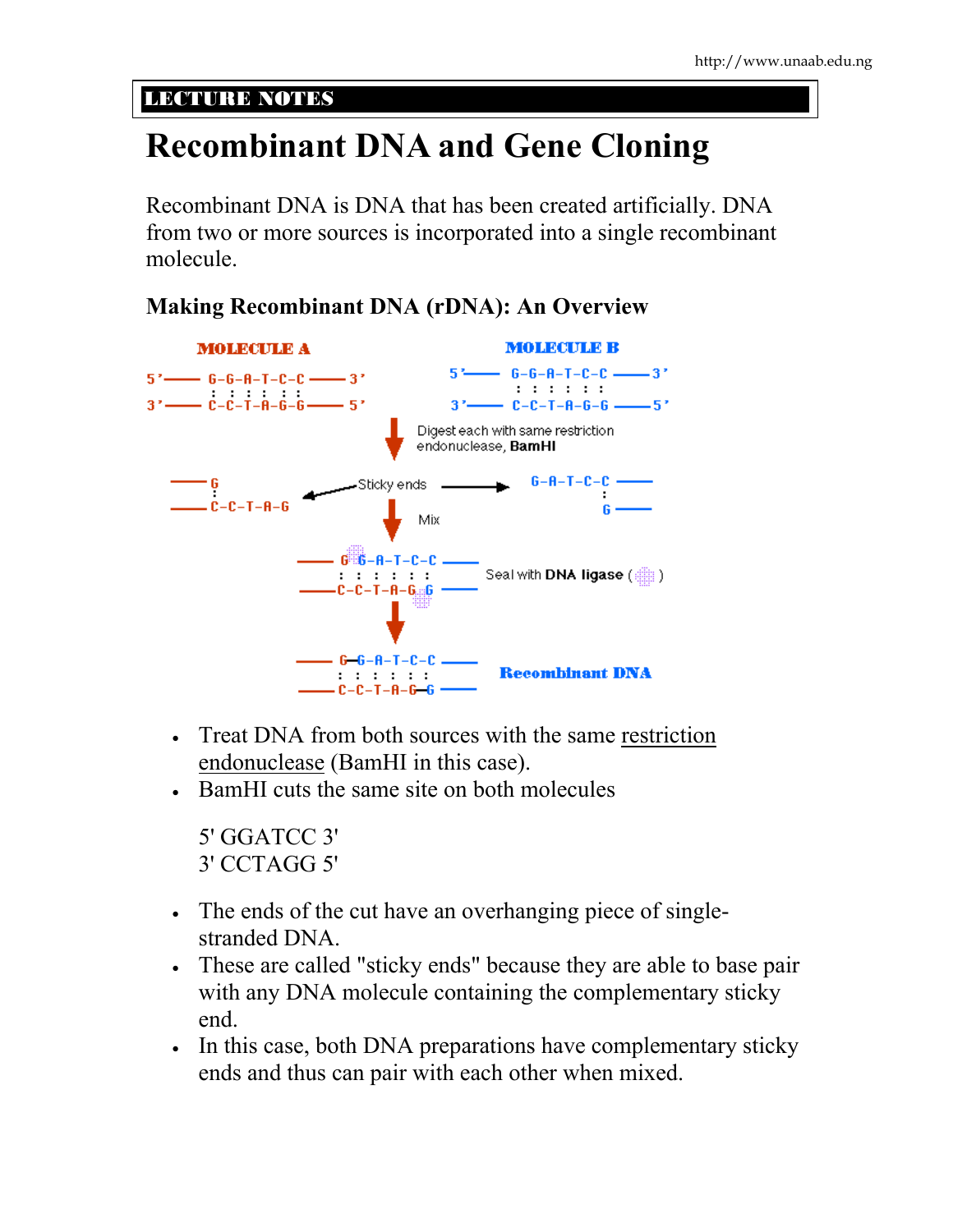• a **DNA ligase** covalently links the two into a molecule of **recombinant DNA**.

To be useful, the recombinant molecule must be replicated many times to provide material for analysis, sequencing, etc. Producing many identical copies of the same recombinant molecule is called **cloning**. Cloning can be done in vitro, by a process called the **polymerase chain reaction** (**PCR**). Here, however, we shall examine how cloning is done **in vivo**.

Cloning in vivo can be done in

- unicellular microbes like **E. coli**
- unicellular eukaryotes like **yeast** and
- in mammalian cells grown in tissue culture.

In every case, the recombinant DNA must be taken up by the cell in a form in which it can be replicated and expressed. This is achieved by incorporating the DNA in a **vector**. A number of viruses (both bacterial and of mammalian cells) can serve as vectors. But here let us examine an example of cloning using **E. coli** as the host and a **plasmid** as the vector.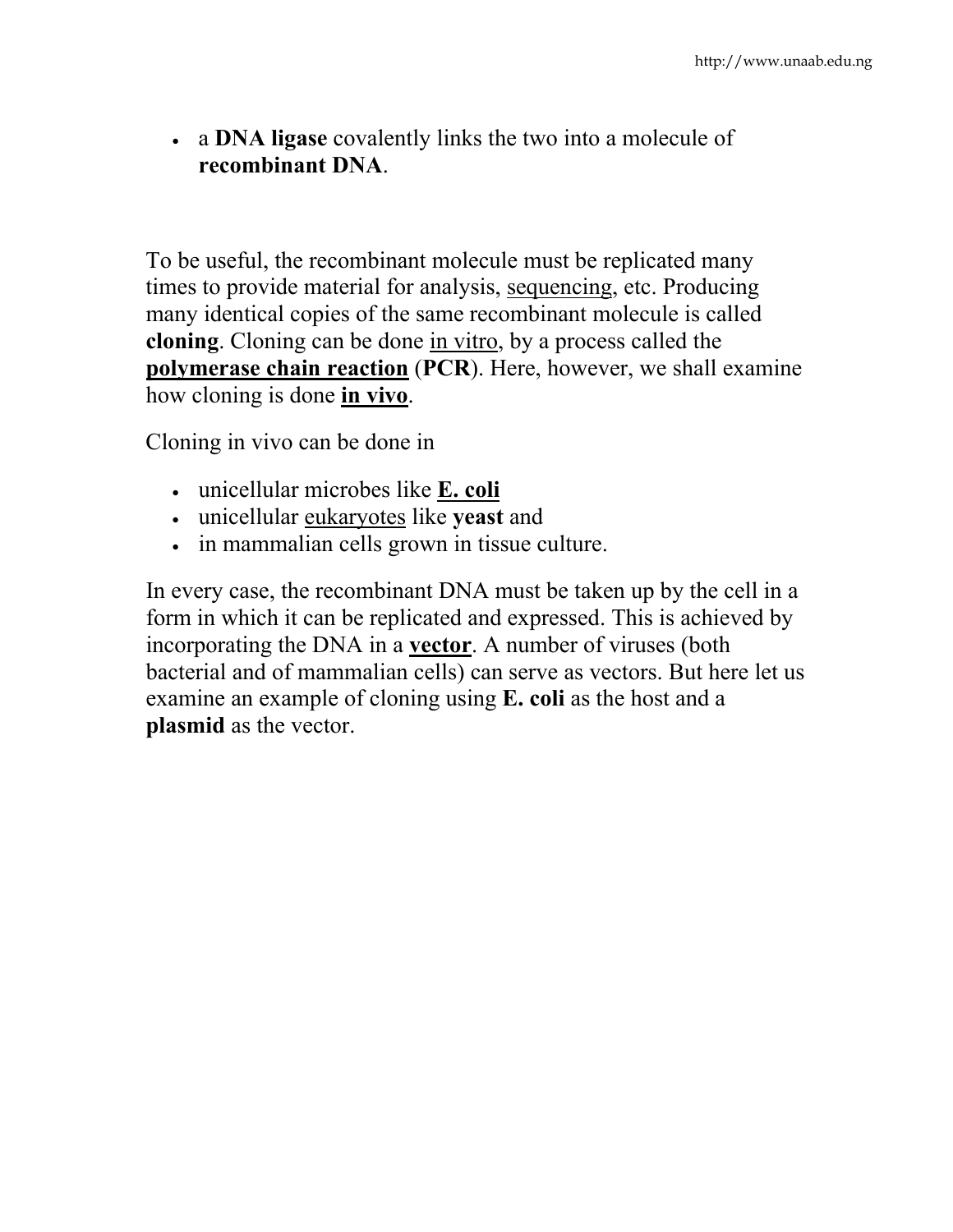#### **Plasmids**

Plasmids are molecules of DNA that are found in bacteria separate from the bacterial chromosome.

The desirable properties are:

- are small (a few thousand base pairs)
- usually carry only one or a few genes
- are circular
- have a single **origin of replication**

Plasmids are replicated by the same machinery that replicates the bacterial chromosome. Some plasmids are copied at about the same rate as the chromosome, so a single cell is apt to have only a ´plasmids are copied at a high rate and a single cell may have 50 or more of them.



Electron micrograph of an E. coli cell ruptured to release its DNA. The tangle is a portion of a single DNA molecule containing over 4.6 million base pairs encoding approximately 4,300 genes. The small circlets are plasmids. (Courtesy of Huntington Potter and David Dressler, Harvard Medical School.)

Genes on plasmids with high numbers of copies are usually expressed at high levels. In nature, these genes often encode proteins (e.g., enzymes) that protect the bacterium from one or more **antibiotics**.

Plasmids enter the bacterial cell with relative ease. This occurs in nature and may account for the rapid spread of antibiotic resistance in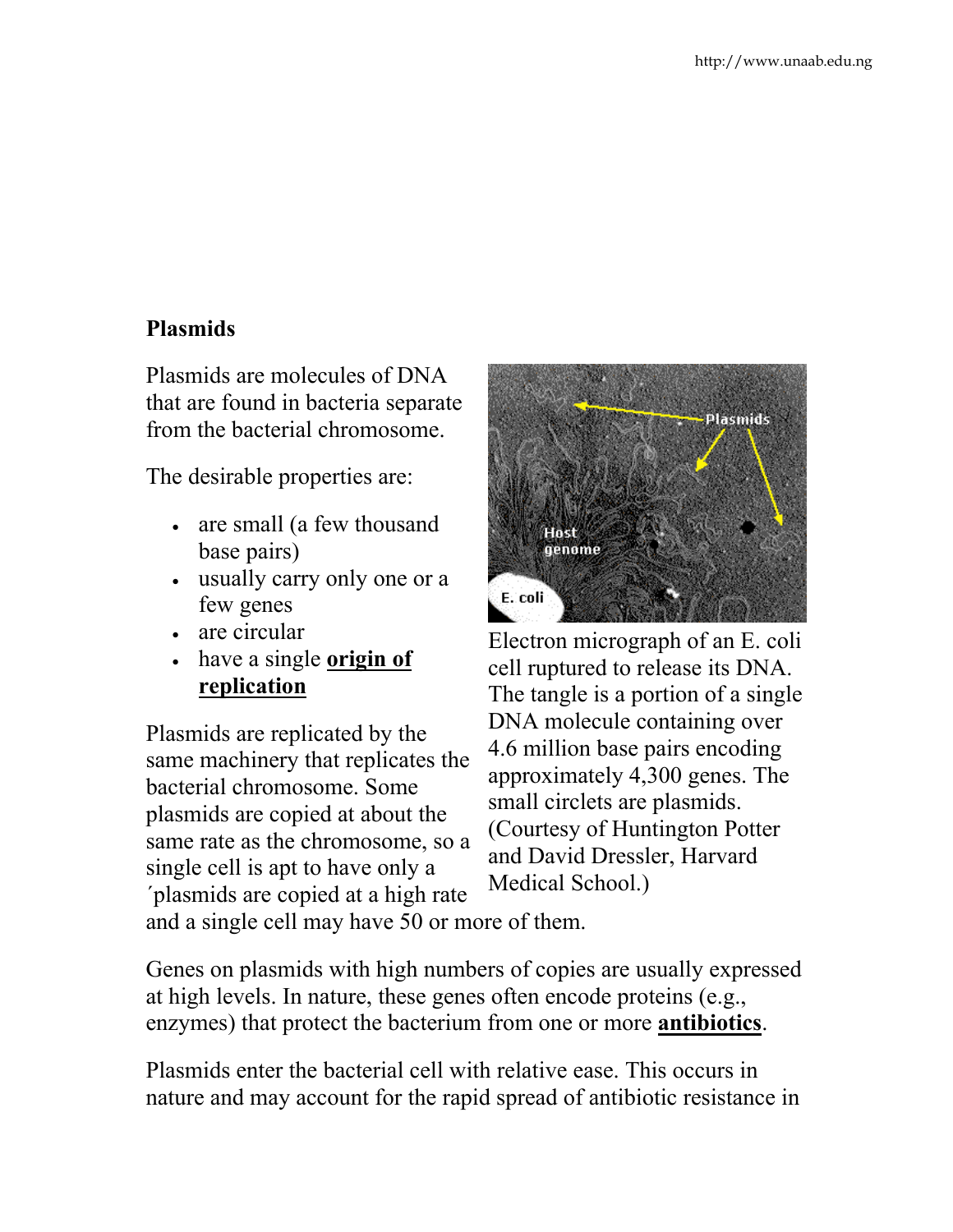hospitals and elsewhere. Plasmids can be deliberately introduced into bacteria in the laboratory transforming the cell with the incoming genes.

#### **PLASMID CLASSIFICATION.**

The most useful classification of naturally occurring plasmids is based on the main characteristic coded by the plasmid genes. The 5 main types of plasmids according to this classification are:

- 1. Fertility plasmids″ F″: Fertility plasmids carry only tra genes(transfer) and have no characteristic beyond the ability to promote conjugal transfer of plasmids.
- 2. Resistant″ R″ plasmids: They carry genes conferring on the host bacterium resistance to one or more antibacterial agent such as chloramphenicol, ampicillin and mercury. R plasmids are very important in clinical microbiology as they are spread through natural populations and can have profound consequence in the treatment of bacteria infections. Example RP4.
- 3. Col plasmids:They code for colicins. These colicins are proteins that kill other bacteria e.g. colE1 of E.Coli.
- 4. Degradative plasmids: They allow the host bacterium to metabolise unusual molecules such as Toluene and Salicylic acid e.g. TOL of Plasmodium putida.
- 5. Virulence plasmids: These confer pathogenicity on the host bacteriume.g. Ti plasmids of agrobacterium tumefaciens, which induce Crown Gall disease on dicotyledonous plants.

## **An Example:**

**pAMP**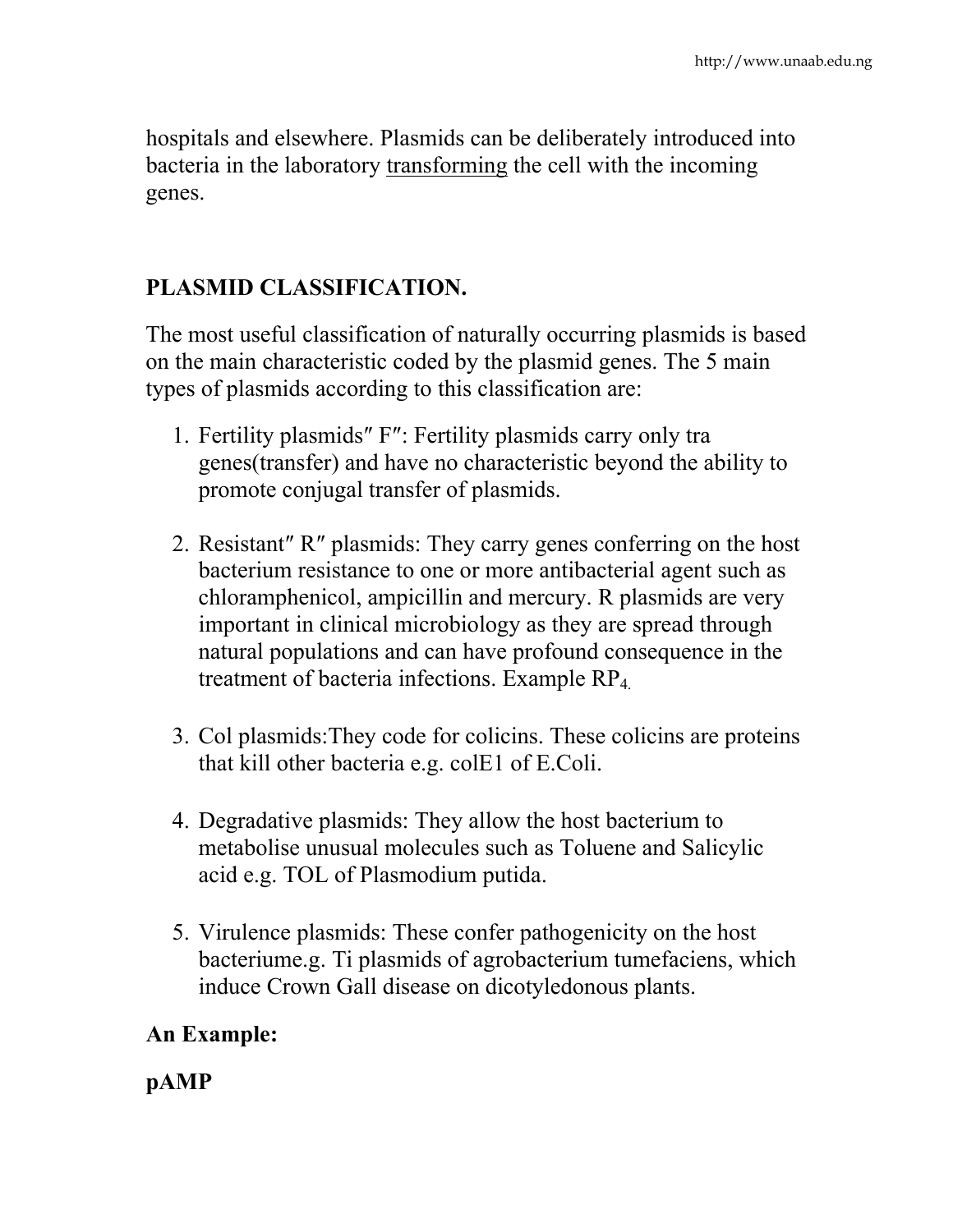- 4539 base pairs
- a single replication origin
- a gene (**amp<sup>r</sup>** )conferring resistance to the antibiotic **ampicillin** (a relative of penicillin)
- a **single** occurrence of the sequence

5' GGATCC 3' 3' CCTAGG 5'

that, as we saw above, is cut by the restriction enzyme **BamHI**

• a **single** occurrence of the sequence

5' AAGCTT 3' 3' TTCGAA 5'

that is cut by the restriction enzyme **HindIII**

Treatment of pAMP with a **mixture** of BamHI and HindIII produces:

- a fragment of **3755** base pairs carrying both the **amp<sup>r</sup>** gene and the replication origin
- a fragment of **784** base pairs
- both fragments have sticky ends

## **pKAN**

- 4207 base pairs
- a single replication origin
- a gene (**kanr** ) conferring resistance to the antibiotic **kanamycin**.
- a single site cut by **BamHI**
- a single site cut by **HindIII**

Treatment of pKAN with a **mixture** of BamHI and HindIII produces:

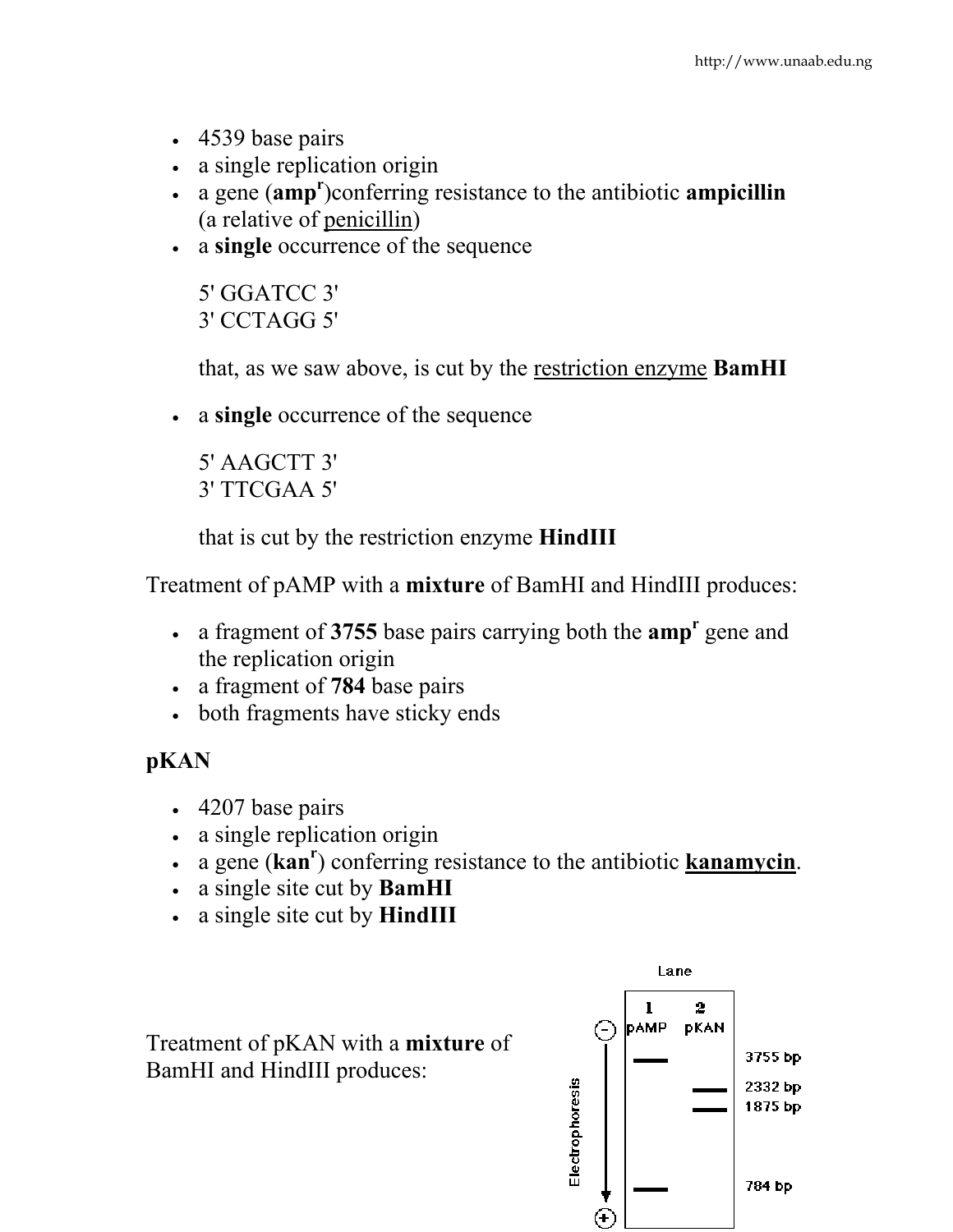- a fragment of **2332** base pairs
- a fragment of 1875 base pairs with the **kan<sup>r</sup>** gene (but no origin of replication)
- both fragments have sticky ends

These fragments can be visualized by subjecting the digestion mixtures to electrophoresis in an agarose gel. Because of its negatively-charged phosphate groups, DNA migrates toward the positive electrode (anode) when a direct current is applied. The smaller the fragment, the farther it migrates in the gel.

#### **Ligation Possibilities**

If you remove the two restriction enzymes and provide the conditions for DNA ligase to do its work, the pieces of these plasmids can rejoin (thanks to the complementarity of their sticky ends).

Mixing the pKAN and pAMP fragments provides several (at least 10) possibilities of rejoined molecules. Some of these will not produce functional plasmids (molecules with two or with no replication origin cannot function).

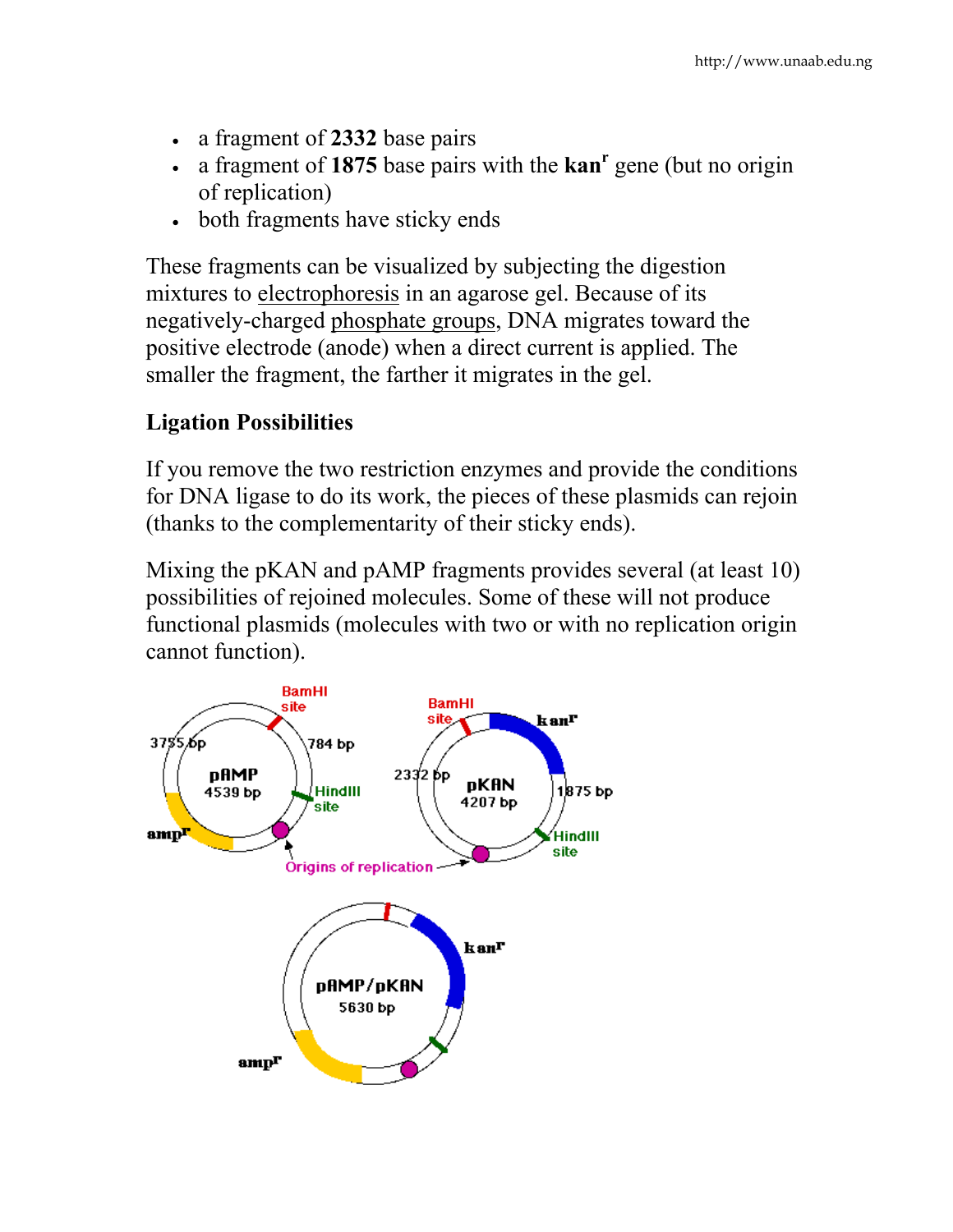One interesting possibility is the joining of

- $\cdot$  the 3755-bp pAMP fragment (with  $amp^r$  and a replication origin) with the
- 1875-bp pKAN fragment (with **kan<sup>r</sup>)**

Sealed with **DNA ligase**, these molecules are functioning plasmids that are capable of conferring resistance to **both** ampicillin and kanamycin. They are molecules of **recombinant DNA**.

Because the replication origin, which enables the molecule to function as a plasmid, was contributed by pAMP, pAMP is called the **vector**.

#### **Transforming E. coli**

Treatment of E. coli with the mixture of religated molecules will produce some colonies that are able to grow in the presence of both ampicillin and kanamycin.



- A suspension of E. coli is treated with the mixture of religated DNA molecules.
- The suspension is spread on the surface of agar containing both ampicillin and kanamycin.
- The next day, a few cells resistant to both antibiotics will have grown into visible colonies containing billions of transformed cells.
- Each colony represents a **clone** of transformed cells.

However, E. coli can be simultaneously transformed by more than one plasmid, so we must demonstrate that the transformed cells have acquired the recombinant plasmid.

Electrophoresis of the DNA from doubly-resistant colonies (clones) tells the story.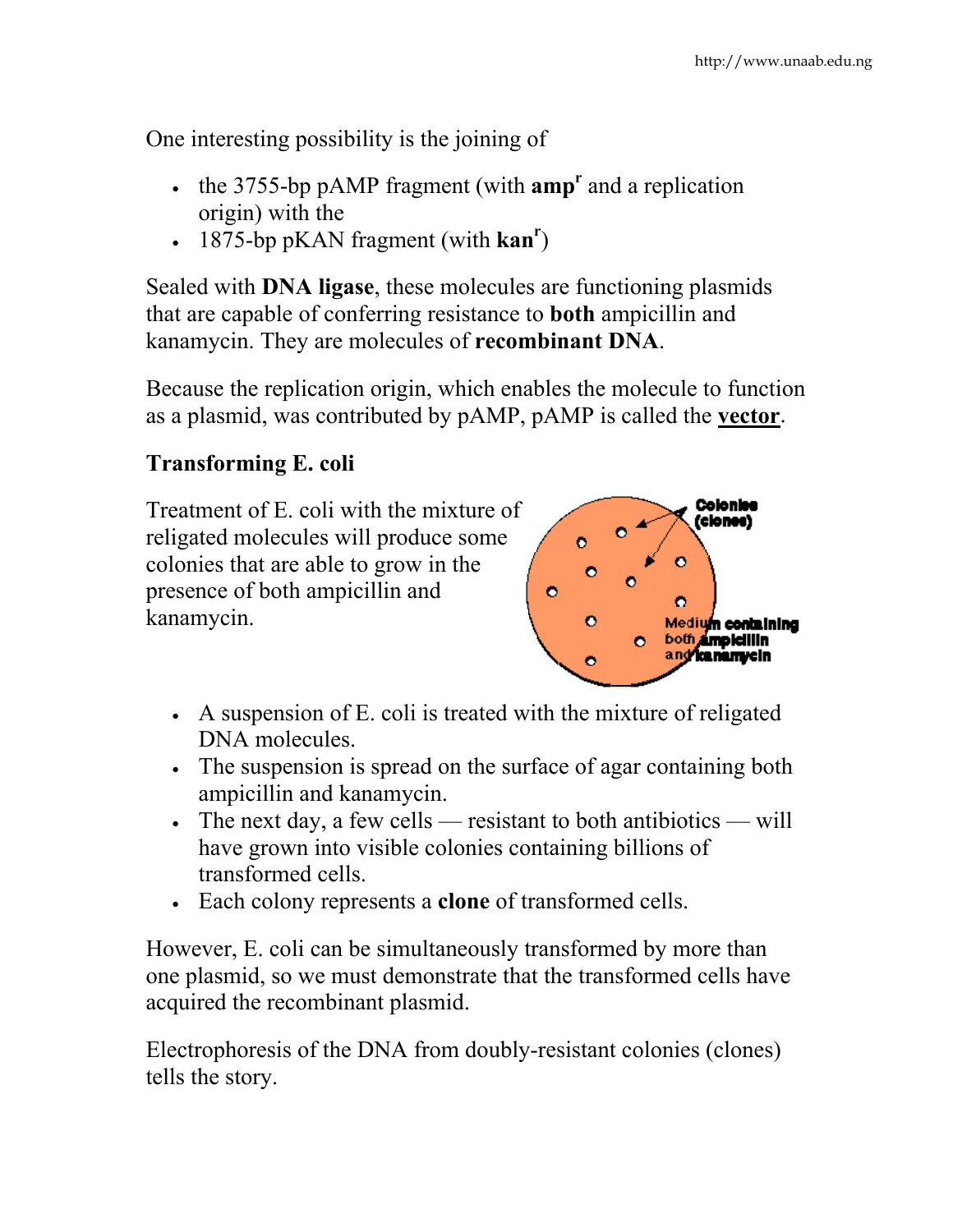• Plasmid DNA from cells that acquired their resistance from a **recombinant plasmid** only show only the 3755-bp and 1875-bp<br>hands (Clone 1, language  $\frac{\text{Large}}{\text{Time}}$ 

bands (**Clone 1**, lane 3).

• **Clone 2** (Lane 4) was simultaneous transformed by religated pAMP and pKAN. (We cannot tell if it took up the recombinant molecule as well.)



• **Clone 3** (Lane 5) was transformed by the recombinant molecule as well as by an intact pKAN.

## **Cloning other Genes**

The recombinant vector described above could itself be a useful tool for cloning other genes. Let us assume that within its **kanamycin resistance** gene (kan<sup>r</sup>) there is a single occurrence of the sequence 5' GAATTC 3' 3' CTTAAG 5' This is cut by the restriction enzyme **EcoRI**, producing sticky ends.

If we treat any other sample of DNA, e.g., from human cells, with EcoRI, fragments with the same sticky ends will be formed. Mixed with EcoRI-treated plasmid and DNA ligase, a small number of the human molecules will become incorporated into the plasmid which can then be used to transform E. coli.

But how to detect those clones of E. coli that have been transformed by a plasmid carrying a piece of human DNA?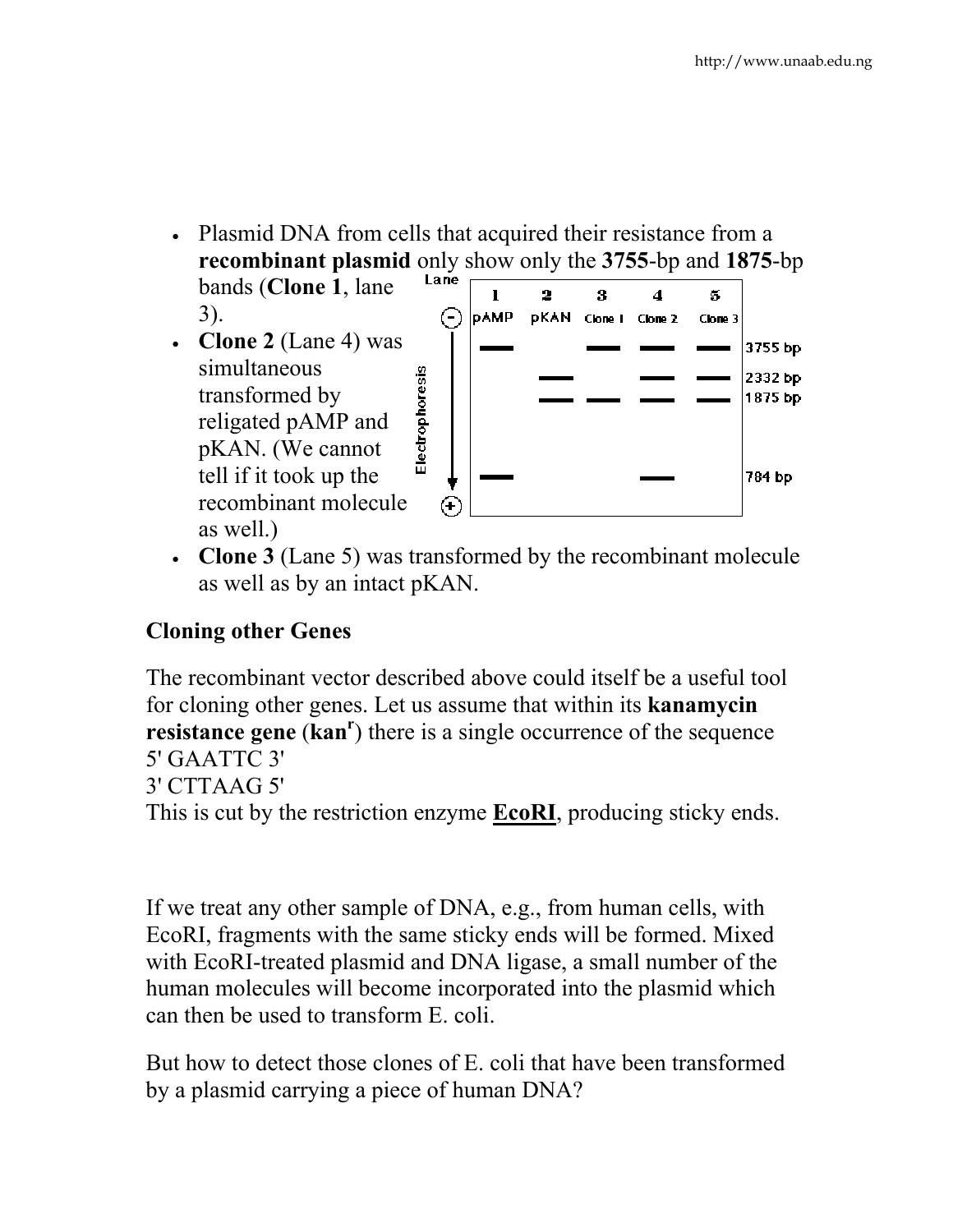The key is that the EcoRI site is **within** the **kan<sup>r</sup>** gene, so when a piece of human DNA is inserted there, the gene's function is destroyed.



So,

• Spread a

suspension of treated E. coli on agar containing ampicillin only

- grow overnight
- with a sterile toothpick transfer a small amount of each colony to an identified spot on agar containing kanamycin
- (do the same with another ampicillin plate)
- Incubate overnight

All those clones that continue to grow on ampicillin but fail to grow on kanamycin (here, **clones 2**, **5**, and **8**) have been transformed with a piece of human DNA.

#### **Some recombinant DNA products being used in human therapy**

Using procedures like this, many human genes have been cloned in E. coli or in yeast. This has made it possible — for the first time — to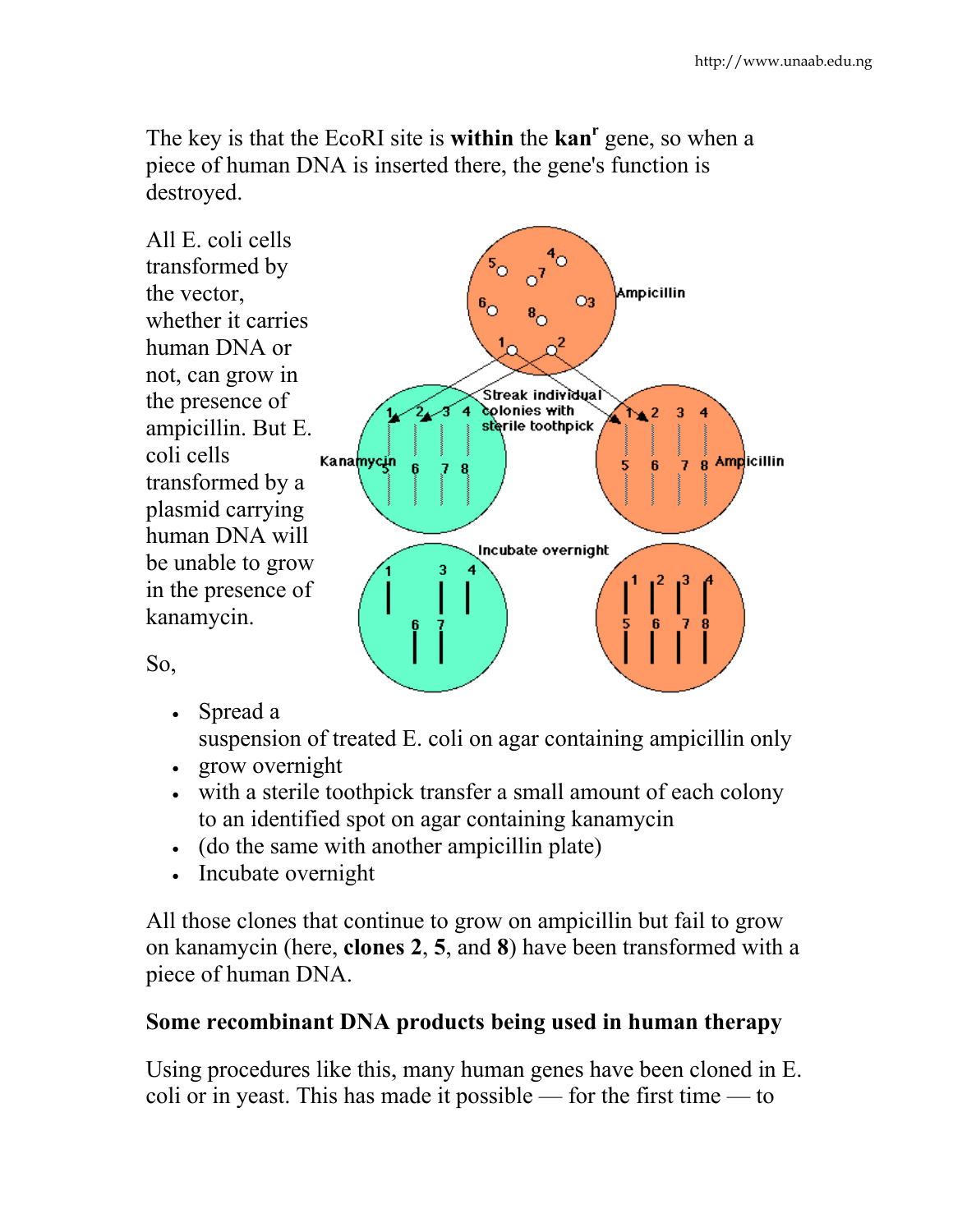produce unlimited amounts of human proteins in vitro. Cultured cells (E. coli, yeast, mammalian cells) transformed with a human gene are being used to manufacture more than 100 products for human therapy. Some examples:

- **insulin** for diabetics
- **factor VIII** for males suffering from hemophilia A
- **factor IX** for hemophilia B
- **human growth hormone** (**HGH**)
- **erythropoietin** (**EPO**) for treating anemia
- several types of **interferons**
- several **interleukins**
- **granulocyte-macrophage colony-stimulating factor** (**GM-CSF**) for stimulating the bone marrow after a bone marrow transplant
- **granulocyte colony-stimulating factor** (**G-CSF**) for stimulating neutrophil production (e.g., after chemotherapy) and for mobilizing hematopoietic stem cells from the bone marrow into the blood.
- **tissue plasminogen activator** (**TPA**) for dissolving blood clots
- **adenosine deaminase** (**ADA**) for treating some forms of **severe combined immunodeficiency** (**SCID**)
- **parathyroid hormone**
- many **monoclonal antibodies**
- **hepatitis B surface antigen** (**HBsAg**) to vaccinate against the hepatitis B virus
- **C1 inhibitor** (**C1INH**) used to treat hereditary angioedema.

# **The Polymerase Chain Reaction (PCR): Cloning DNA in the Test Tube**

The polymerase chain reaction is a technique for quickly "cloning" a particular piece of DNA in the test tube (rather than in living cells like E. coli). Thanks to this procedure, one can make virtually unlimited copies of a single DNA molecule even though it is initially present in a mixture containing many different DNA molecules.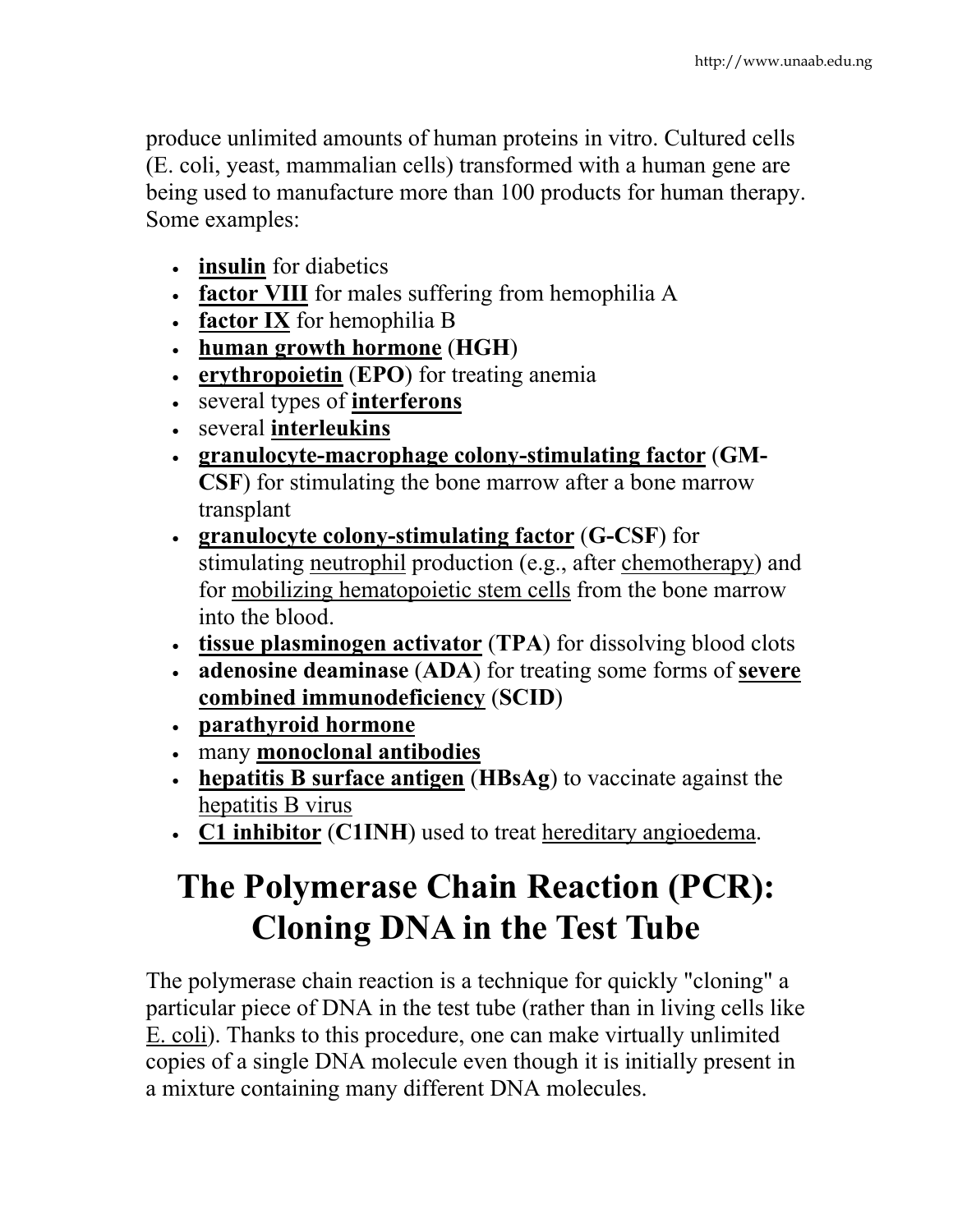## **The procedure**

- In order to perform PCR, you must know at least a portion of the sequence of the DNA molecule that you wish to replicate.
- You must then synthesize **primers**: short oligonucleotides (containing about two dozen nucleotides) that are precisely complementary to the sequence at the 3' end of each strand of the DNA you wish to amplify.
- The DNA sample is heated to separate its strands and mixed with the primers.
- If the primers find their complementary sequences in the DNA, they bind to them.
- Synthesis begins (as always  $5'$  -> 3') using the original strand as the template.
- The reaction mixture must contain
	- <sup>o</sup> all four deoxynucleotide triphosphates (dATP, dCTP, dGTP, dTTP)
	- <sup>o</sup> a DNA polymerase. It helps to use a DNA polymerase that is not denatured by the high temperature needed to separate the DNA strands.
- Polymerization continues until each newly-synthesized strand has proceeded far enough to contain the site recognized by the **other primer**.
- Now you have two DNA molecules identical to the original molecule.
- You take these two molecules, heat them to separate their strands, and repeat the process.
- Each cycle doubles the number of DNA molecules.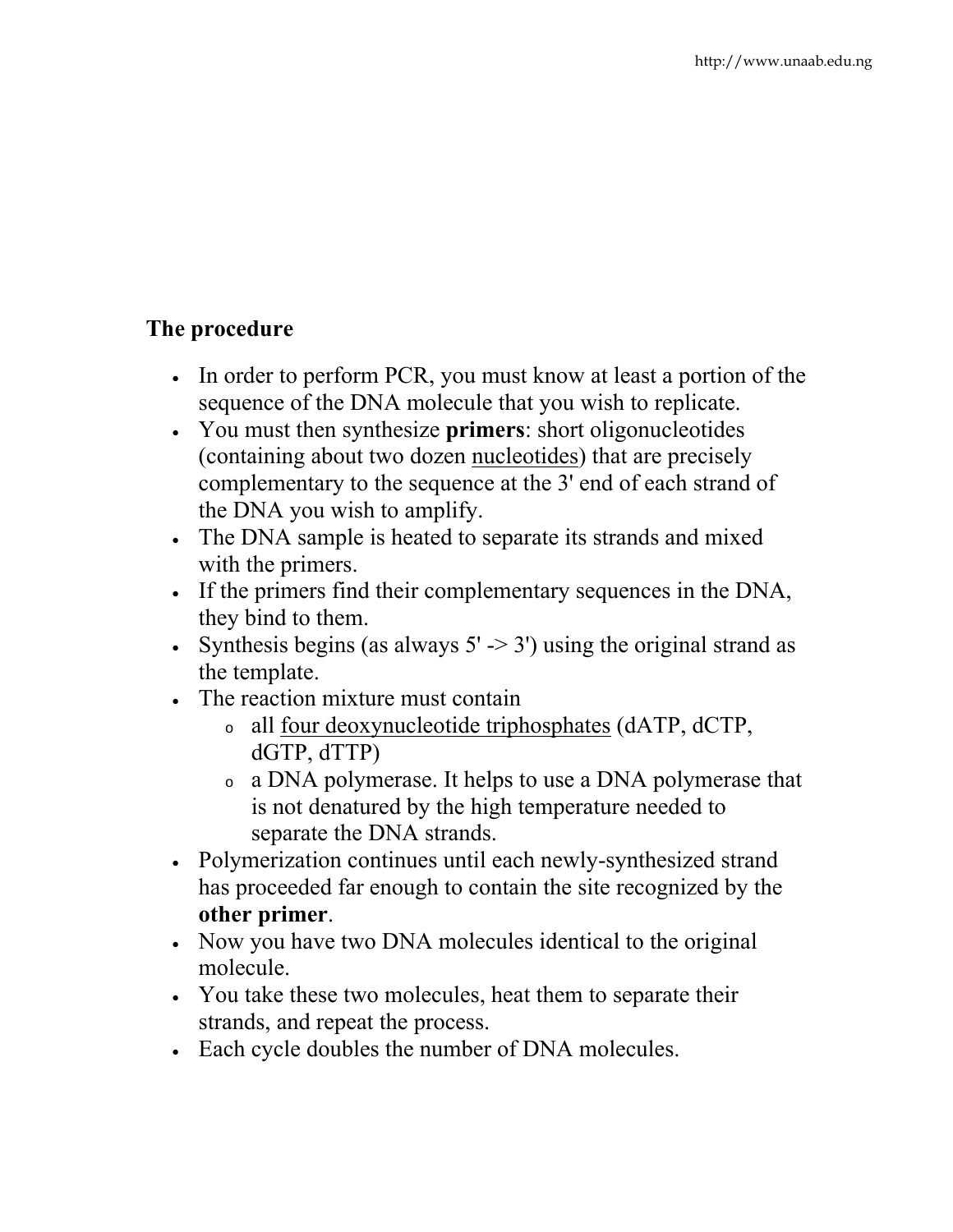Using automated equipment, each cycle of replication can be completed in less than 5 minutes. After 30 cycles, what began as a single molecule of DNA has been amplified into more than a billion copies ( $2^{30} = 1.02 \times 10^9$ ).



With PCR, it is routinely possible to amplify enough DNA from a single hair follicle for DNA typing. Some workers have successfully amplified DNA from a single sperm cell. The PCR technique has even made it possible to analyze DNA from microscope slides of tissue preserved years before. However, the great sensitivity of PCR makes contamination by extraneous DNA a constant problem.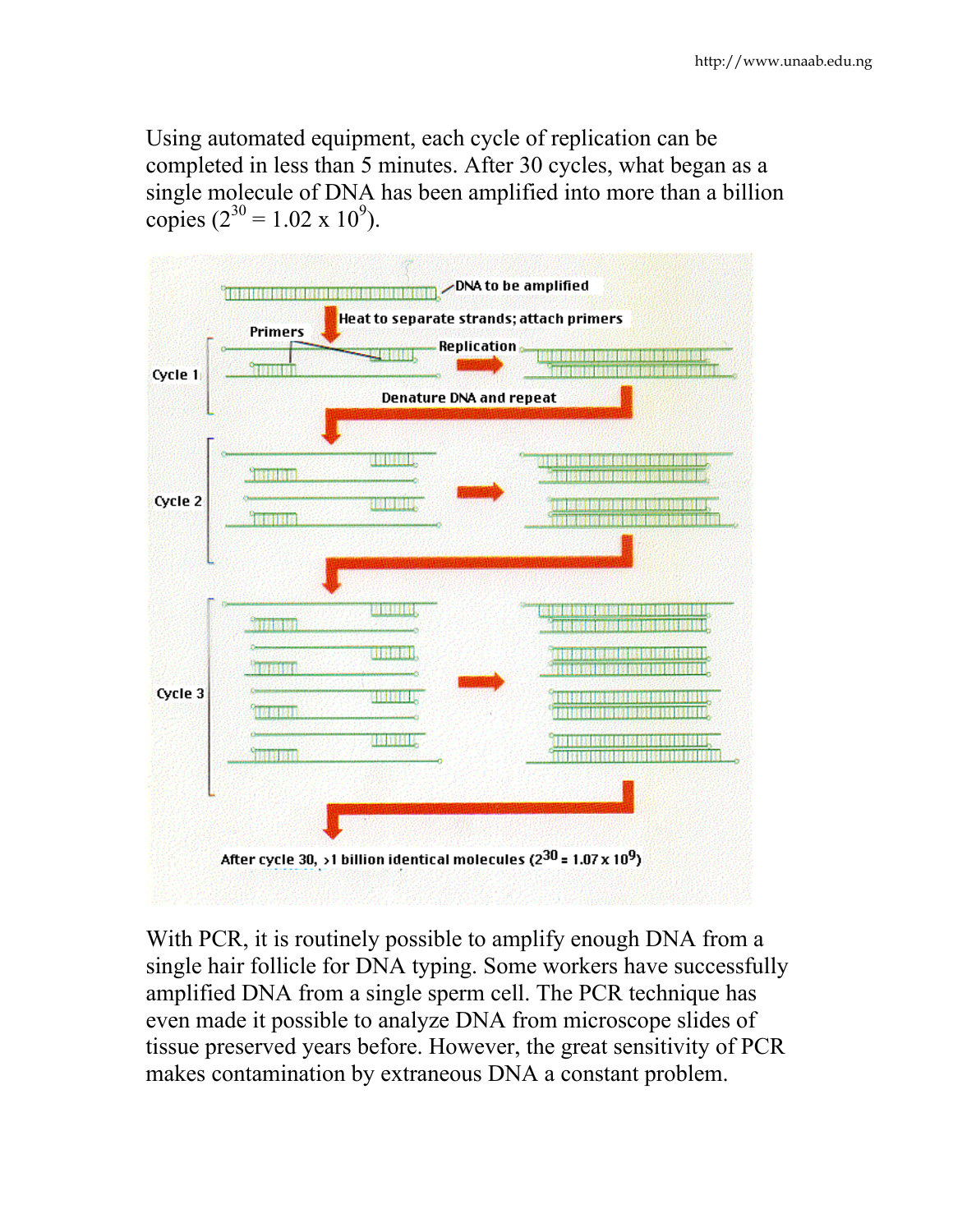# **Genetic Recombination in Bacteria**

Bacteria have no sexual reproduction in the sense that eukaryotes do. The have

- no alternation of diploid and haploid generations
- no gametes
- no meiosis

But the essence of sex is genetic recombination, and bacteria do have three mechanisms to accomplish that:

- transformation
- conjugation
- transduction

#### **Transformation**

Many bacteria can acquire new genes by taking up DNA molecules (e.g., a plasmid) from their surroundings. The ability to deliberately transform the bacterium *E. coli* has made possible the cloning of many genes — including human genes — and the development of the biotechnology industry.

The first demonstration of bacterial transformation was done with *Streptococcus pneumoniae* and led to the discovery that DNA is the substance of the genes. The path leading to this epoch-making discovery began in 1928 with the work of an English bacteriologist, Fred Griffith.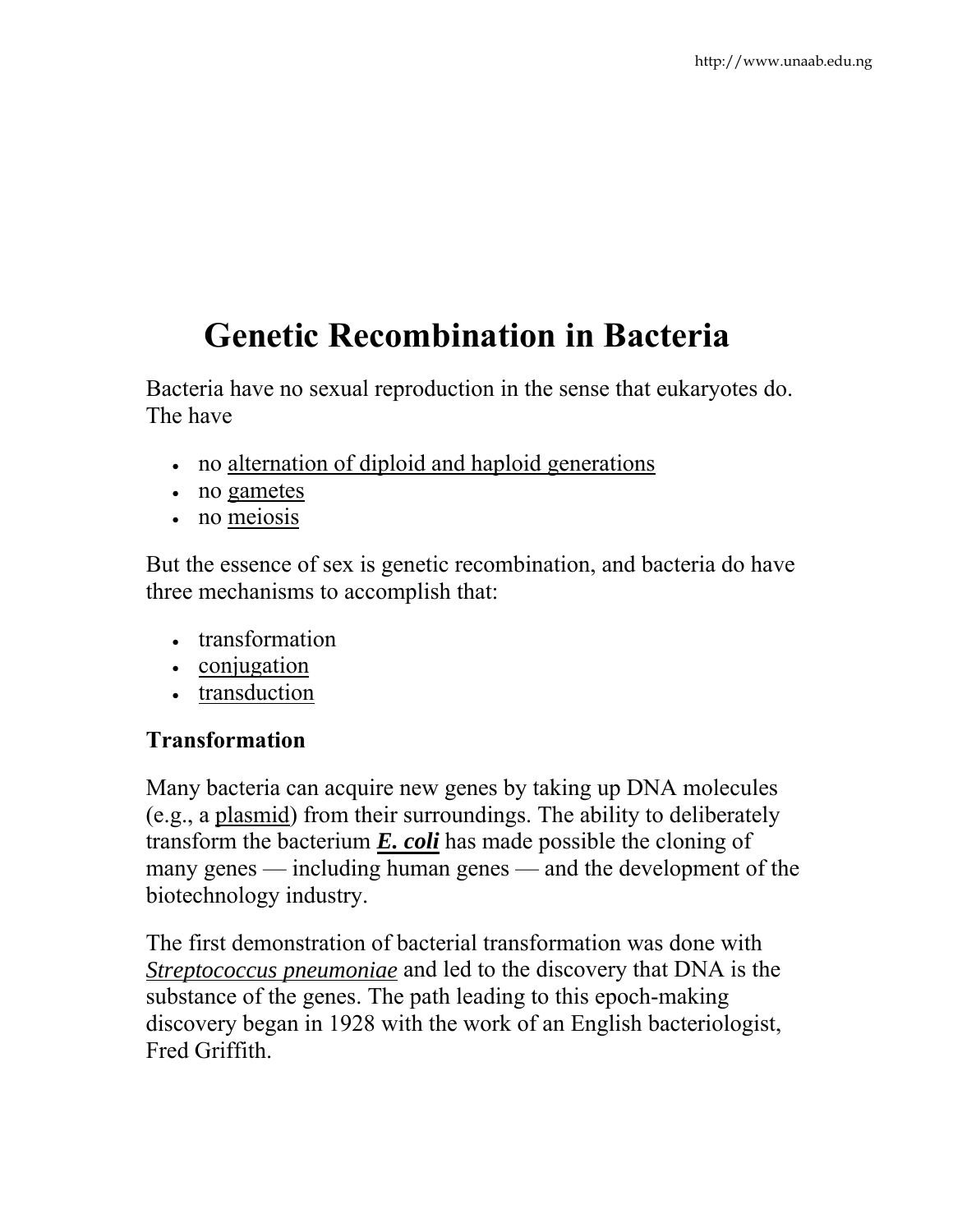The cells of *S. pneumoniae* (also known as the pneumococcus) are usually surrounded by a gummy capsule made of a polysaccharide. When grown on the surface of a solid culture medium, the capsule causes the colonies to have a glistening, smooth appearance. These cells are called **"S"** cells.



However, after prolonged cultivation on artificial medium, some cells lose the ability to form the capsule, and the surface of their colonies is wrinkled and rough (**"R"**). With the loss of their capsule, the bacteria also **lose their virulence**. Injection of a single **S** pneumococcus into a mouse will kill the mouse in 24 hours or so. But an injection of over 100 million (100 x  $10^6$ ) **R** cells is entirely harmless.

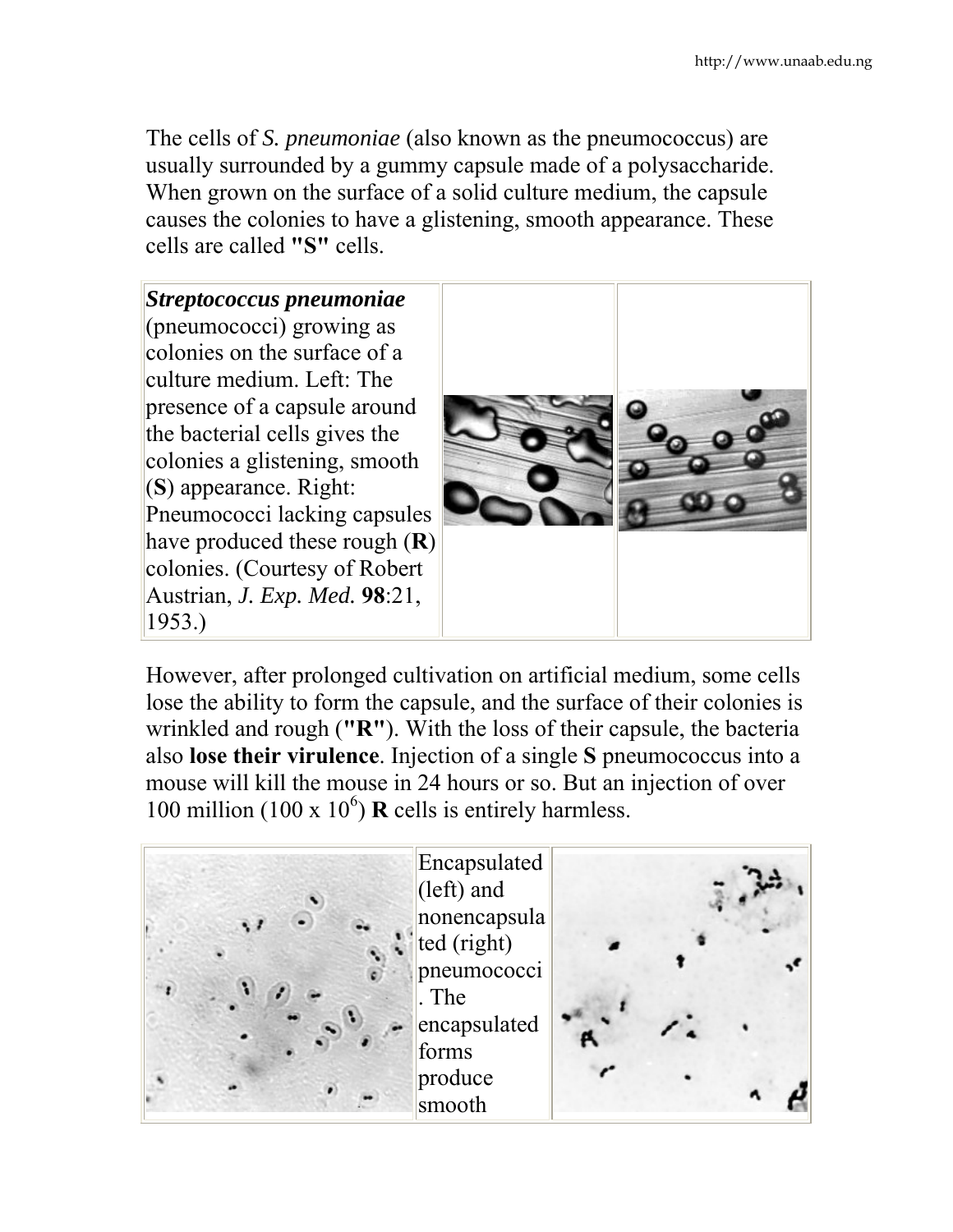| colonies<br>[above].<br>$\sqrt{\frac{1}{2}}$ Courtesy of<br>Robert<br>Austrian, J. |
|------------------------------------------------------------------------------------|
| Exp. Med.<br>98:21, 1953.                                                          |

The reason? The capsule prevents the pneumococci from being engulfed and destroyed by scavenging cells — neutrophils and macrophages — in the body. The R forms are completely at the mercy of phagocytes.

Pneumococci also occur in over 90 different **types**: **I**, **II**, **III** and so on. The types differ in the



have their bodies teeming with descendant cells of the same type.

However, Griffith found that when **living** R cells (which should have been harmless) and **dead** S cells (which also should have been harmless) were injected together, the mouse became ill and **living S** cells could be recovered from its body. Furthermore, the **type** of the cells recovered from the mouse's body was determined by the type of the dead S cells. In the experiment shown, injection of

• living R-I cells and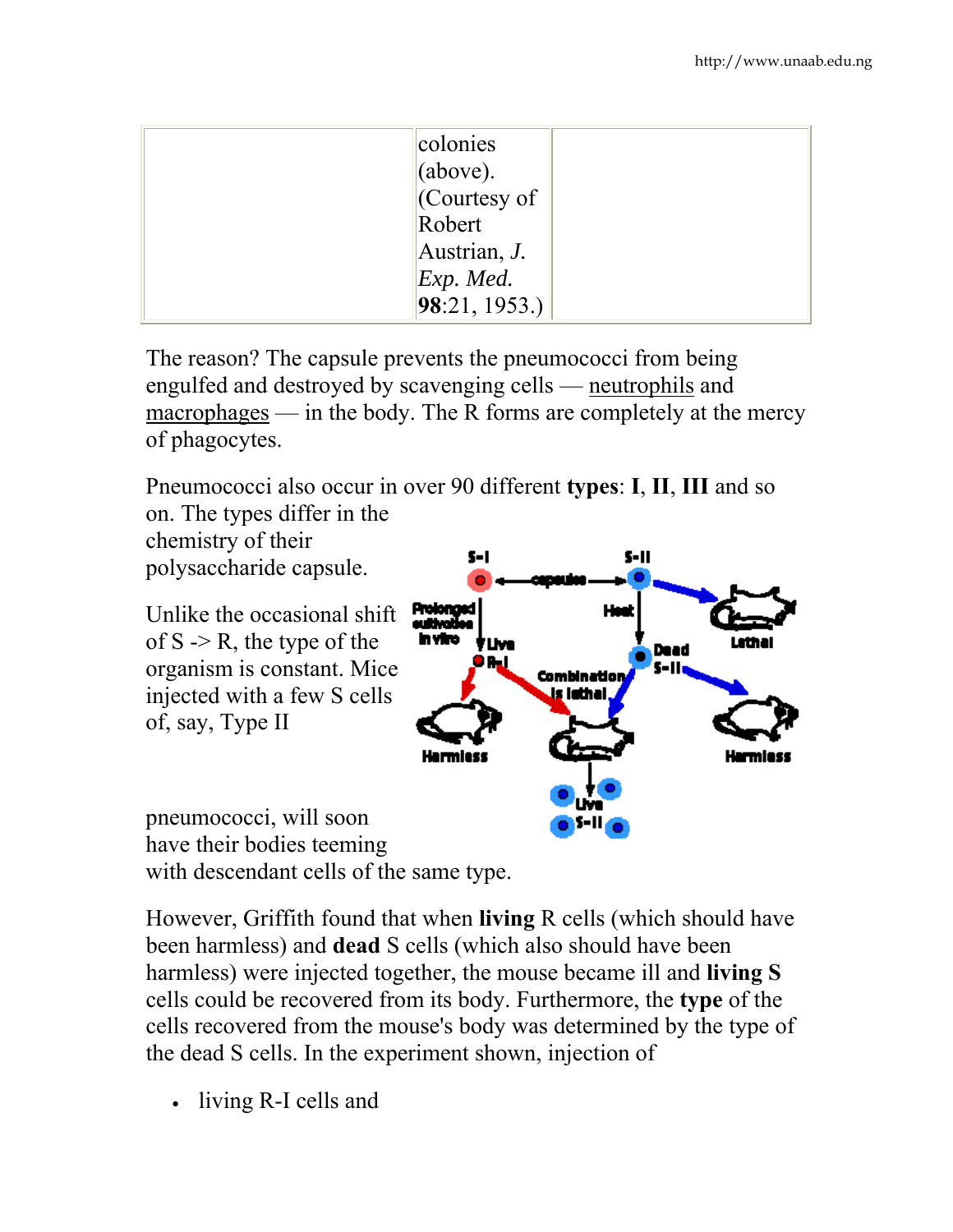• dead S-II cells

produced a dying mouse with its body filled with living S-II pneumococci.

The S-II cells remained true to their new type. Something in the dead S-II cells had made a permanent change in the phenotype of the R-I cells. The process was named **transformation**.

**Oswald Avery** and his colleagues at The Rockefeller Institute in New York City eventually showed that the "something" was **DNA**.

In pursuing Griffith's discovery, they found that they could bring about the same kind of transformation in vitro using an **extract** of the bacterial cells.

Treating this extract with

- enzymes to destroy all polysaccharides (including the polysaccharide of the capsule)
- a lipase to destroy any lipids
- proteases to destroy all proteins
- RNase to destroy RNA

did **not** destroy the ability of their extracts to transform the bacteria.

But treating the extracts with **DNase** to destroy the DNA in them did abolish their transforming activity. So DNA was the only material in the dead cells capable of transforming cells from one type to another. **DNA was the substance of genes.**

View an electron micrograph showing DNA entering a pneumococcus.

Although the chemical composition of the capsule is determined by genes, the relationship is indirect. DNA is transcribed into RNA and RNA is translated into proteins. The phenotype of the pneumococci — the chemical composition of the polysaccharide capsule — is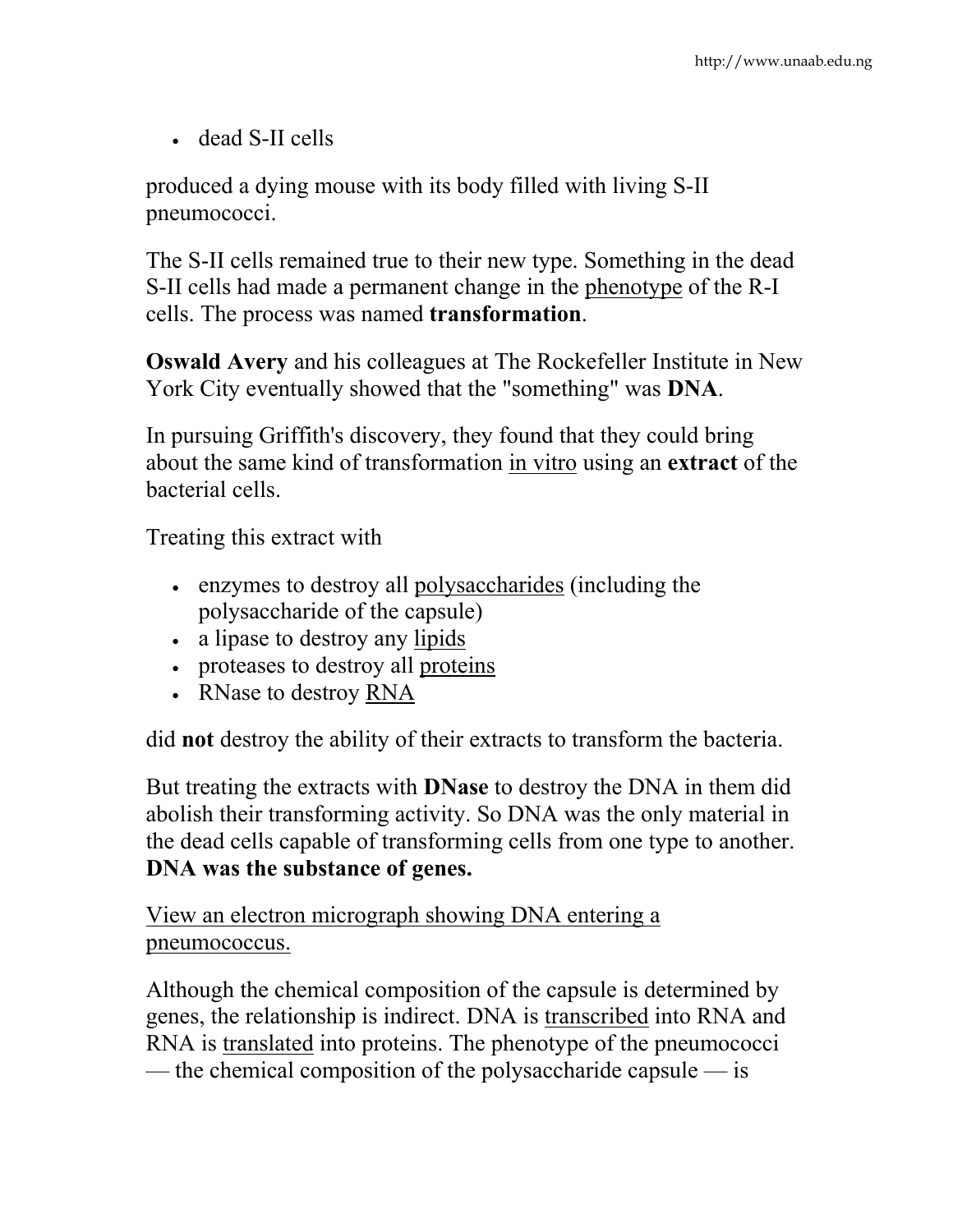determined by the particular enzymes (proteins) used in polysaccharide synthesis.

#### **Conjugation**

Some bacteria, *E. coli* is an example, can transfer a portion of their chromosome to a recipient with which they are in direct contact. As the donor replicates its chromosome, the copy is injected into the recipient. At any time that the donor and recipient become separated, the transfer of genes stops. Those genes that successfully made the trip replace their equivalents in the recipient's chromosome.

#### **Features:**

- Can only occur between cells of opposite mating types.
	- $\circ$  The donor (or "male") carries a fertility factor ( $\mathbf{F}^+$ ).
	- <sup>o</sup> The recipient ("female") does not (**F<sup>−</sup>** ).
- **F**
- <sup>o</sup> is a set of genes originally acquired from a plasmid and now integrated into the bacterial chromosome;
- <sup>o</sup> establishes the origin of replication for the chromosome.
- <sup>o</sup> A portion of F is the "locomotive" that pulls the chromosome into the recipient cell.
- <sup>o</sup> The rest of it is the "caboose".
- In *E. coli*, about one gene gets across each second that the cells remain together. (So, it takes about 100 min for the entire genome (4377 genes) to make it. But,
- the process is easily interrupted so
	- <sup>o</sup> it is more likely that host genes close behind the leading F genes ("locomotive") will make it than those farther back
	- <sup>o</sup> The "caboose" seldom makes it so failing to receive a complete F factor, the recipient cell continues to be "female"
- The DNA that makes it across finds the homologous region on the female chromosome and replaces it (by a double crossover).
- By deliberately separating the cells (in a kitchen blender) at different times, the order and relative spacing of the genes can be determined. In this way, a genetic map — equivalent to the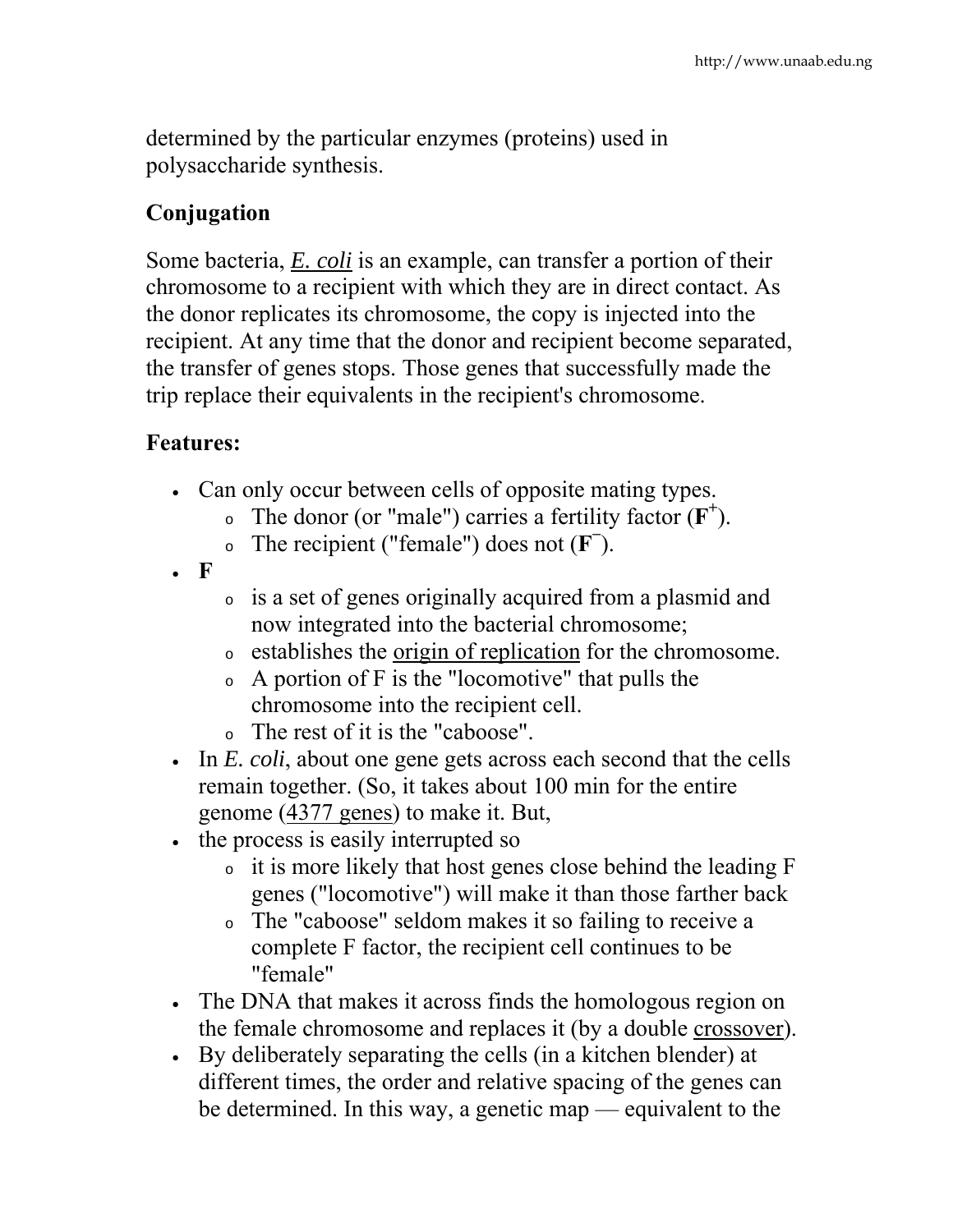genetic maps of eukaryotes — can be made. But here the map intervals are seconds, not centimorgans (cM).

#### **Demonstration**

The figure shows the mechanism of conjugation in *E. coli* cells where

• The "male" lacks functional genes needed to synthesize the vitamin biotin and the amino acid methionine (Bio<sup>−</sup> , Met<sup>−</sup> ) so these must be added to its culture medium.



- The "female" has those genes  $(Bio^+, Met^+)$  but has nonfunctional (mutant) genes that prevent it from being able to synthesize the amino acids threonine and leucine (Thr<sup>−</sup> , Leu<sup>−</sup> ) so these must be added to its culture medium).
- When cultured together, some female cells receive the functional **Thr** and **Leu** genes from the male donor.
- A double crossover enables them to replace the nonfunctional alleles.
- Now the cells now can grow on a "minimal" medium containing only glucose and salts.

#### **Transduction**

**Bacteriophages** are viruses that infect bacteria. In the process of assembling new virus particles, some host DNA may be incorporated in them.

The virion head can hold only so much DNA so these viruses

- while still able to infect new host cells
- may be unable to lyze them.

Instead the hitchhiker bacterial gene (or genes) may be inserted into the DNA of the new host, replacing those already there and giving the host an altered phenotype. This phenomenon is called **transduction**.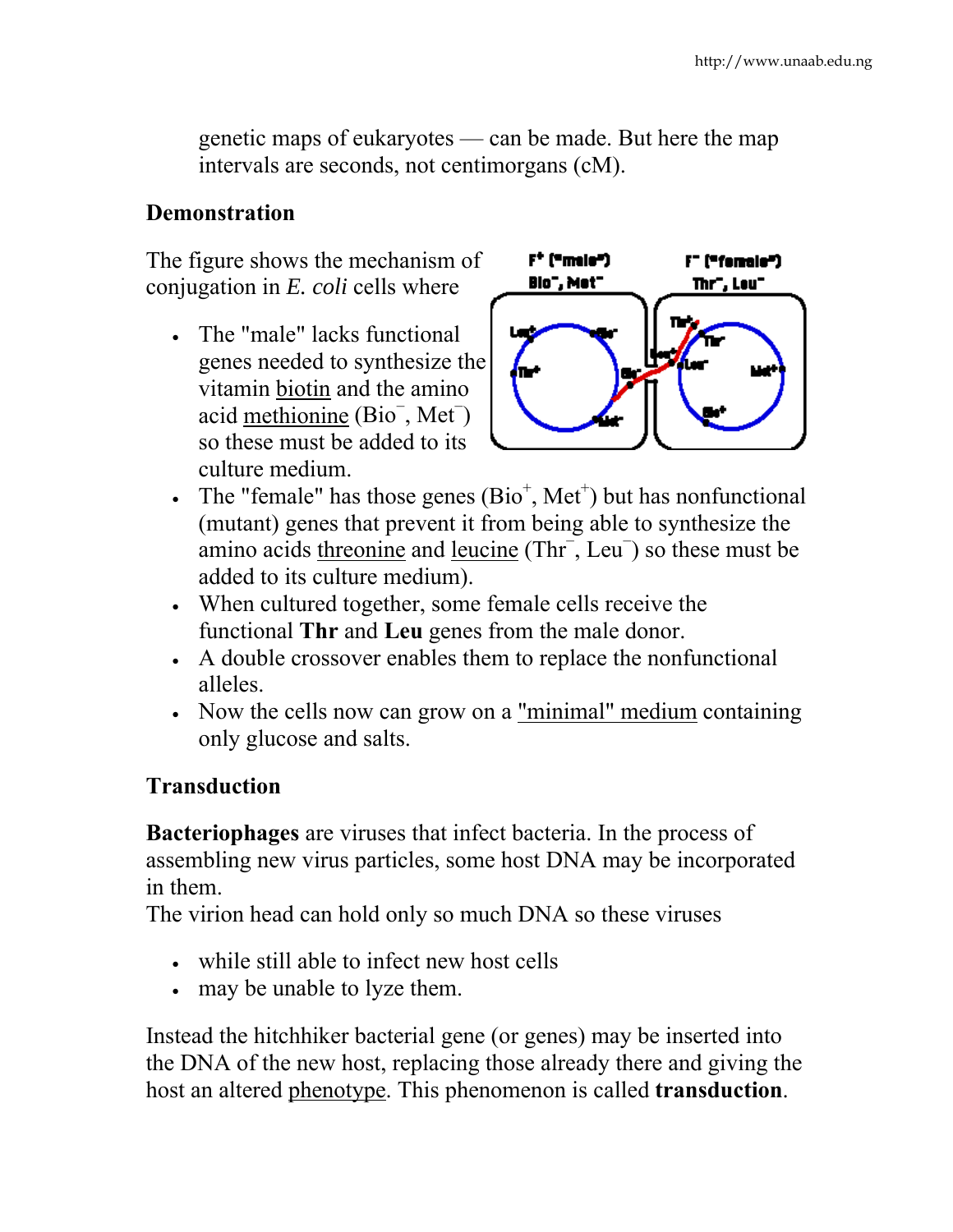#### **Significance of genetic recombination in bacteria.**

Transformation, conjugation, and transduction were discovered in the laboratory. How important are these mechanisms of genetic recombination in nature? We don't really know, but

Some thoughts:

- The completion of the sequence of the entire genome of a variety of different bacteria (and archaea) suggest that genes have in the past moved from one species to another. This phenomenon is called **lateral gene transfer** (LGT).
- The remarkable spread of resistance to multiple antibiotics may have been aided by the transfer of resistance genes within populations and even between species.
- Many bacteria have enzymes that enable them to destroy foreign DNA that gets into their cells. It seem unlikely that these would be needed if that did not occur in nature. In any case, these **restriction enzymes** have provided the tools upon which the advances of molecular biology and the biotechnology industry depend.

#### **Reductionism**

The understanding of complex systems almost always has to await unraveling the details of some simpler system. You may feel that trying to find out how one type of pneumococcus could be converted into another was an exceedingly specialized and esoteric pursuit. But Avery and his coworkers realized the broader significance of what they were observing and, in due course, the rest of the scientific world did as well. By electing to work with a well-defined system: the conversion of R forms of one type into S forms of a different type, these researchers made a discovery that has revolutionized biology and medicine.

Attempting to understand the workings of complex systems by first understanding the workings of their parts is called **reductionism**. Some scientists (and many nonscientists) question the value of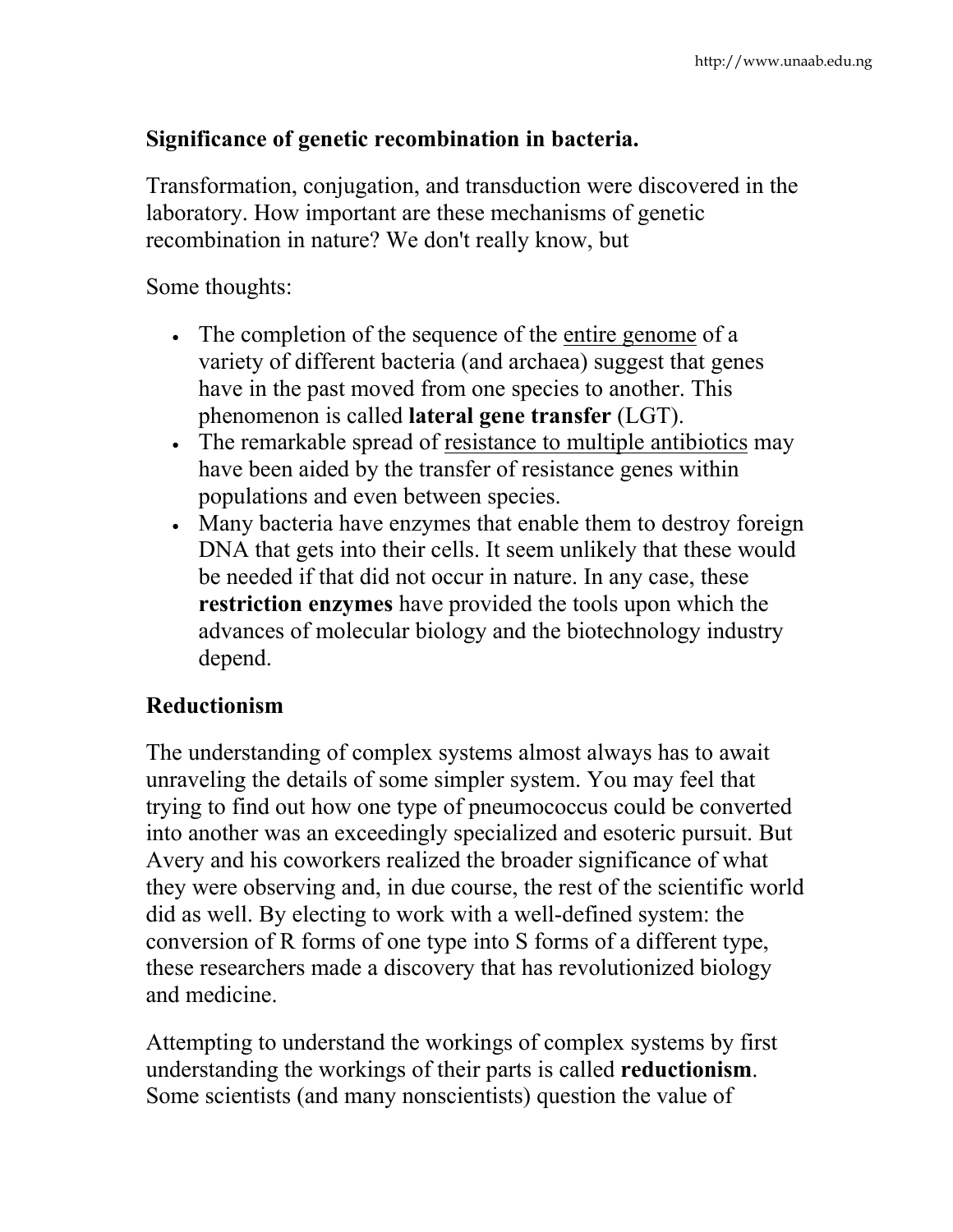reductionism. They favor a **holistic** approach emphasizing the workings of the complete system.

But the record speaks for itself. From skyscrapers to moon walks, to computer chips to the advances of modern medicine, progress comes from first understanding the properties of the parts that make up the whole.

The late George Wald, who won the 1967 Nobel Prize in Physiology or Medicine for his discoveries of the molecular basis of detecting light [Link], once worried that his work was overly specialized studying not vision, not the eye, not the whole retina, not even their rods and cones, but just the chemical reactions of their rhodopsins. But he came to realize "it is as though this were a very narrow window through which at a distance one can see only a crack of light. As one comes closer, the view grows wider and wider, until finally through this same window one is looking at the universe. I think this is the way it always goes in science, because science is all one. It hardly matters where one enters, provided one can come closer...."

# **Gene Therapy I**

Many human diseases are caused by defective genes.

| <b>Disease</b>                             | <b>Genetic defect</b>                                                                     |  |  |
|--------------------------------------------|-------------------------------------------------------------------------------------------|--|--|
| hemophilia A                               | absence of clotting factor VIII                                                           |  |  |
| cystic fibrosis                            | defective chloride channel protein                                                        |  |  |
| muscular dystrophy                         | defective muscle protein (dystrophin)                                                     |  |  |
| sickle-cell disease                        | defective beta globin                                                                     |  |  |
| hemophilia B                               | absence of clotting factor IX                                                             |  |  |
| severe combined<br>immunodeficiency (SCID) | any one of several genes fail to make a<br>protein essential for T and B cell<br>function |  |  |

|  | A few common examples: |  |
|--|------------------------|--|
|  |                        |  |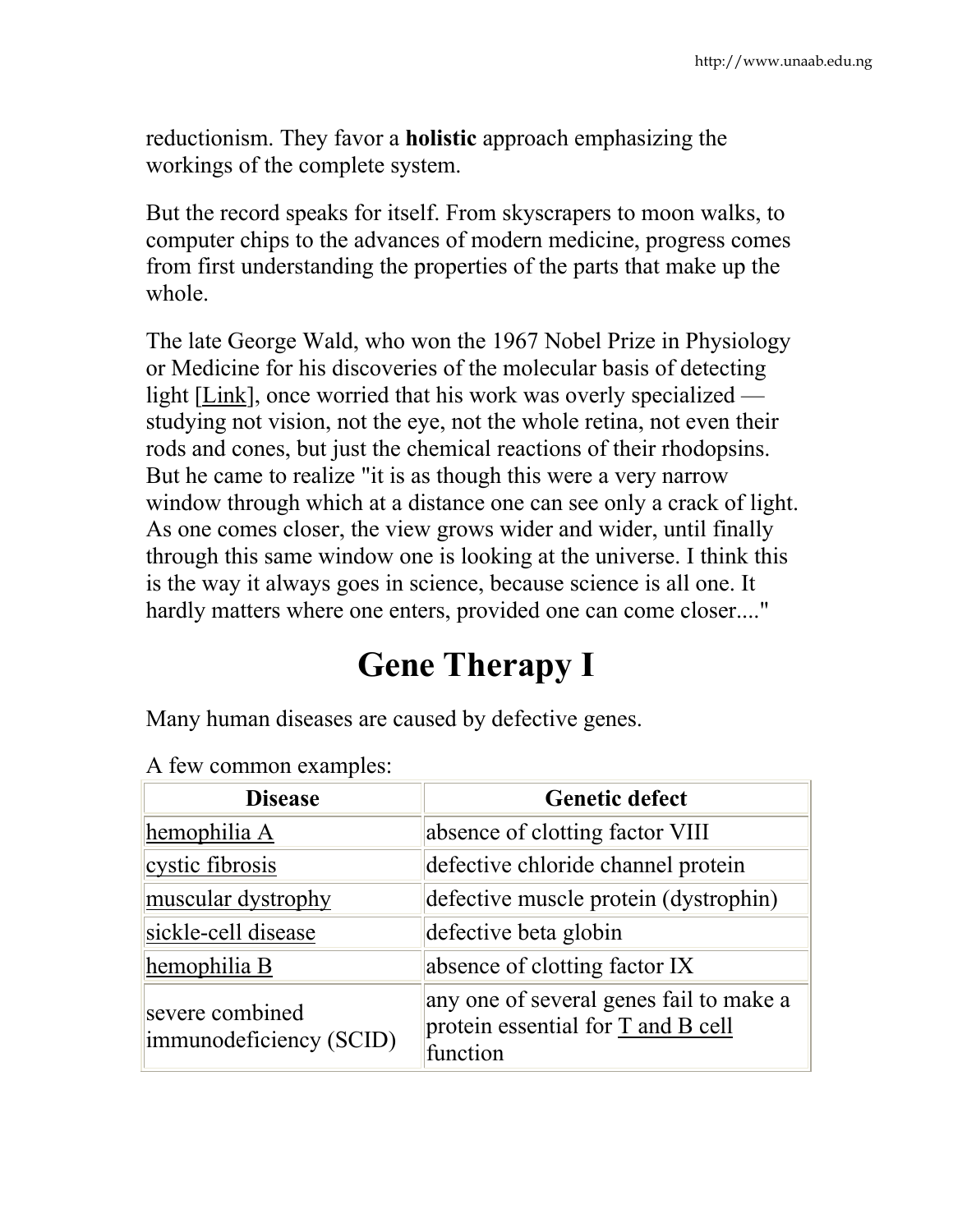All of these diseases are caused by a defect at a **single gene locus**. (The inheritance is recessive so both the maternal and paternal copies of the gene must be defective.) Is there any hope of introducing functioning genes into these patients to correct their disorder? Probably.

Other diseases also have a genetic basis, but it appears that several genes must act in concert to produce the disease phenotype. The prospects of gene therapy in these cases seems far more remote.

#### **Case study: severe combined immunodeficiency (SCID)**

SCID is a disease in which the patient has neither

- cell-mediated immune responses nor
- is able to make antibodies.

It is a disease of young children because, until recently, the absence of an immune system left them prey to infections that ultimately killed them.

About 25% of the cases of SCID are the result of the child being homozygous for a defective gene encoding the enzyme **adenosine deaminase** (**ADA**). The normal catabolism of purines is deficient, and this is particularly toxic for **T cells** and B cells.

## **Treatment Options:**

- Raise the child in a strictly **germfree environment**: all food, water, and air to be sterilized. David, the "bubble boy" from Houston, survived this way until he was 12 years old.
- Give the child a transplant of **bone marrow** from a normal, histocompatible, donor. Ideally, this would give the child a continuous source of ADA<sup>+</sup> T and B cells. However,
	- <sup>o</sup> even though the child cannot reject the transplant (the child has no immune system), T cells in the transplant (unless the donor was an identical twin) can attack the cells of the child producing graft-versus-host disease.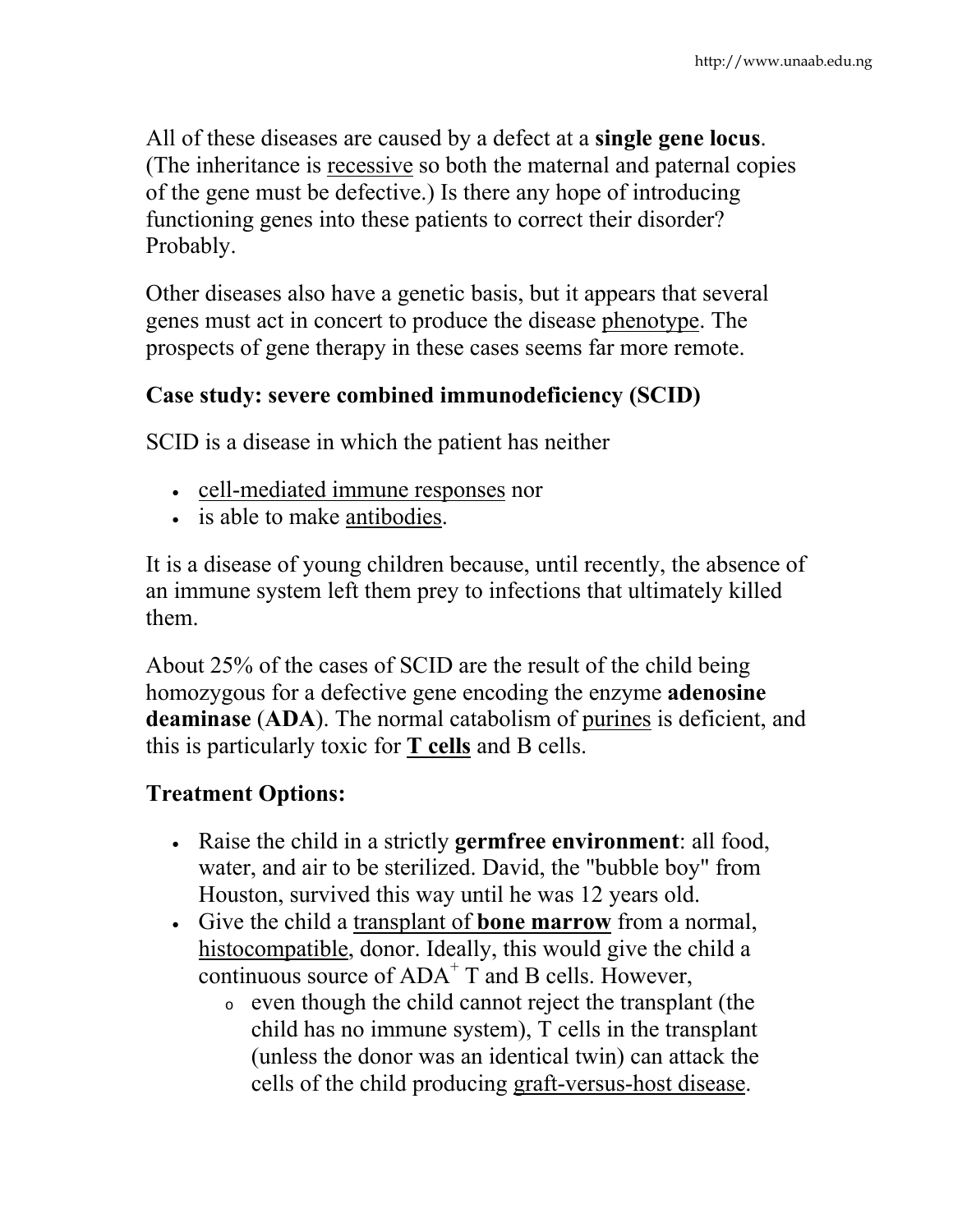- <sup>o</sup> the donor cells may be infected with a virus which could overwhelm the recipient before his or her immune system was restored. (David received a bone marrow transplant from his sister, but she, like many people, had been infected earlier with the **Epstein-Barr virus** (the cause of "mono")). The virus was still present in the cells she donated, and killed her brother.
- Give **injections of ADA** (the enzyme is currently extracted from cows). When conjugated with polyethylene glycol (PEG) to delay its breakdown in the blood, ADA-PEG injections have kept SCID patients reasonably healthy. But just like the insulin injections of a diabetic, they must be repeated at frequent intervals. So,
- what about giving the patient functioning ADA genes; that is, **gene therapy**?

## **Gene Therapy: requirements**

- The gene must be identified and cloned.This has been done for the ADA gene.
- It must be inserted in cells that can take up long-term residence in the patient. So far, this means removing the **patient's own cells**, treating them in tissue culture, and then returning them to the patient.
- It must be inserted in the DNA so that it will be expressed adequately; that is, transcribed and translated with sufficient efficiency that worthwhile amounts of the enzyme are produced.

All these requirements seem to have been met for SCID therapy using a **retrovirus** as the gene vector. Retroviruses have several advantages for introducing genes into human cells.

- Their envelope protein enables the virus to infect human cells.
- RNA copies of the human ADA gene can be incorporated into the retroviral genome using a packaging cell.

**Packaging cells** are treated so they express: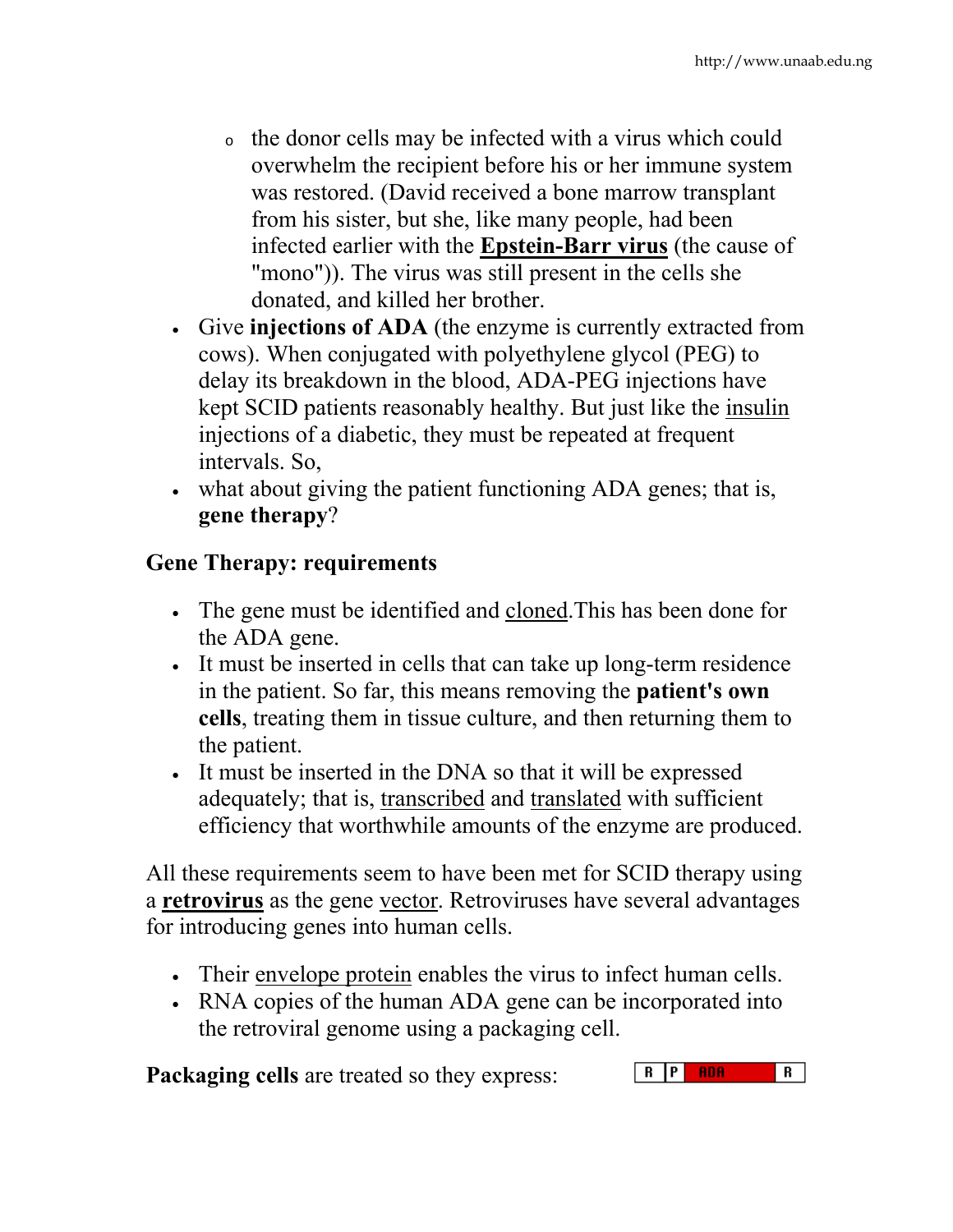- an RNA copy of the human ADA gene along with
	- <sup>o</sup> a **packaging signal** (**P**) needed for the assembly of fresh virus particles
	- <sup>o</sup> **inverted repeats** ("**R**") at each end; to aid insertion of the DNA copies into the DNA of the  $R$  gag nol  $env$  $\overline{R}$ target cell.
- an RNA copy of the retroviral **gag**, **pol**, and **env** genes but with **no packaging signal** (so these genes cannot be incorporated in fresh viral particles).

Treated with these two genomes, the packaging cell produces a crop of **retroviruses** with:

- $\bullet$  the envelope protein needed **Packeging call** to infect the **human target cells**
- an RNA copy of the human ADA gene, complete with R sequences at each end
- reverse transcriptase, needed to make a DNA copy of the ADA gene that can be inserted into the DNA of the target cell
- none of the genes (gag, pol, env) that would enable the virus to replicate in its new host.

Once the virus has infected the target cells, this RNA is reverse

transcribed into DNA and inserted into the chromosomal DNA of the host.

## **What to use for target cells?**

## **T cells**

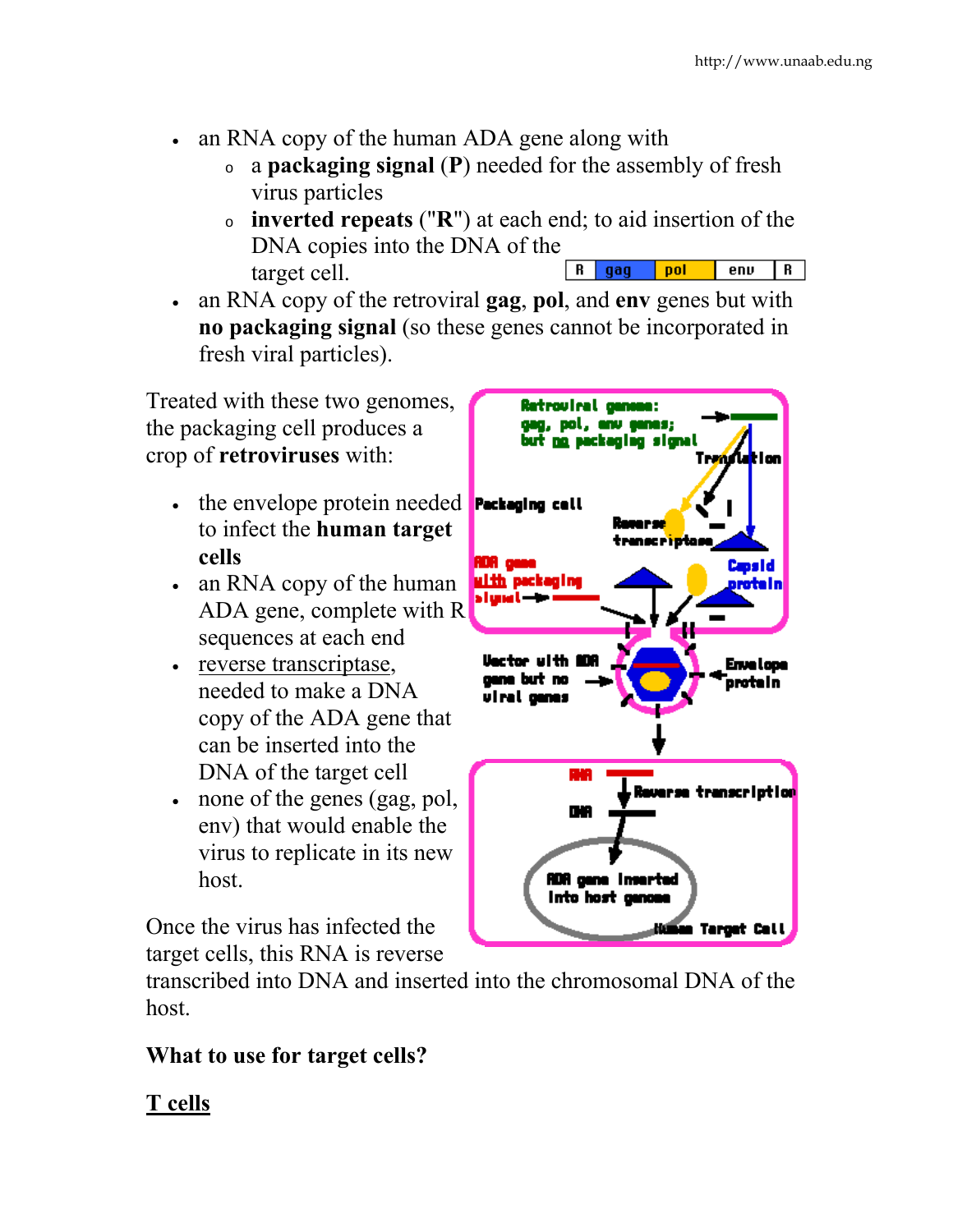The first attempts at gene therapy for SCID children (in 1990), used their own T cells (produced following ADA-PEG therapy) as the target cells.

The T cells were:

- placed in tissue culture
- stimulated to proliferate (by treating them with the <u>lymphokine</u>, Interleukin 2 (IL-2)
- infected with the retroviral vector
- returned, in a series of treatments, to the child

The children developed improved immune function but:

- the injections had to be repeated because T cells live for only 6– 12 months in the blood
- the children also continued to receive ADA-PEG so the actual benefit of the gene therapy was unclear

### **Stem cells**

Blood ("hematopoietic") stem cells:

- produce (by mitosis) all the types of blood cells, including T and B lymphocytes
- produce (by mitosis) **more stem cells**, thus ensuring an inexhaustible supply

In June of 2002, a team of Italian and Israeli doctors reported on two young SCID patients that were treated with their own blood stem cells that had been transformed in vitro with a retroviral vector carrying the ADA gene. After a year, both children had fully-functioning immune systems (T, B, and NK cells) and were able to live normal lives without any need for treatment with ADA-PEG or immune globulin (IG). The doctors attribute their success to first destroying some of the bone marrow cells of their patients to "make room" for the transformed cells.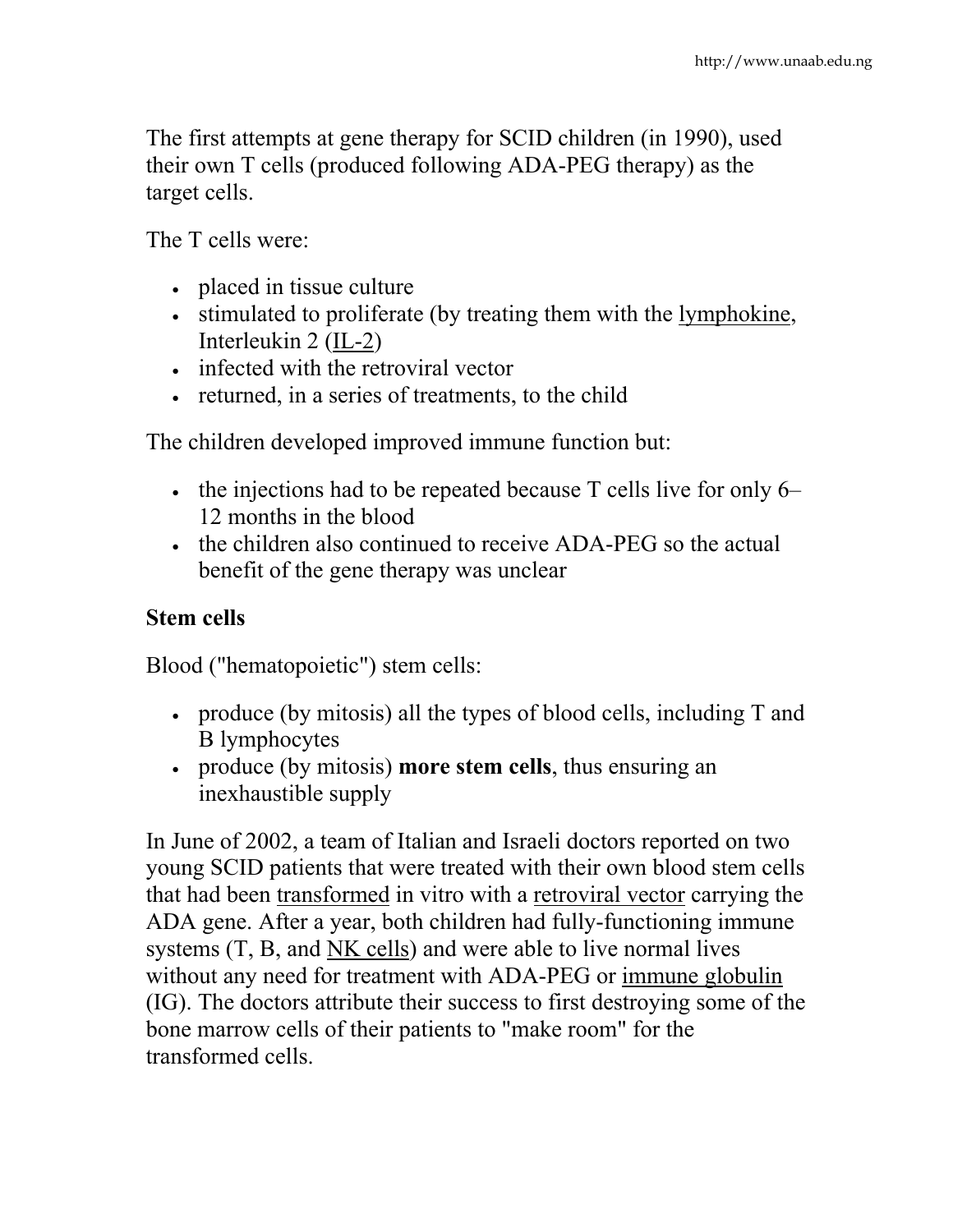Nine years later (August 2011) these two patients are still thriving and have been joined by 28 other successfully-treated children most of whom no longer need to take ADA-PEG.

#### **Gene Therapy for X-linked SCID**

Gene therapy has also succeeded for 20 baby boys who suffered from another form of **severe combined immunodeficiency** called **Xlinked SCID** because it is caused by a mutated X-linked gene encoding a subunit — called γc (gamma-c) — of the **receptor** for several interleukins, including **interleukin-7** (**IL-7**).

IL-7 is essential for converting blood stem cells into the progenitors of **T cells**. [View]. Boys with X-linked SCID can make normal **B cells**, but because B cells need T-helper cells to function, these boys could make neither cell-mediated nor antibody-mediated immune responses and had to live in a sterile bubble before their treatment.

#### Their doctors

- isolated blood stem cells from the bone marrow of each infant;
- treated the cells with a retroviral vector containing the normal gene for the γc interleukin receptor subunit;
- returned the treated cells to each donor.

The results: Now after as long as 11 years, 19 of these boys

- are able to live normal lives at home instead of inside a sterile "bubble";
- have normal (with some exceptions<sup>\*</sup>) numbers of T cells of both the CD4 and CD8 subsets;
- have responded to several childhood immunizations, including **diphtheria**, **tetanus** and **polio** by producing both T cells and antibodies specific for these agents.
- Antibody production is sufficiently good that most of the boys have no need for periodic infusions of immune globulin (IG).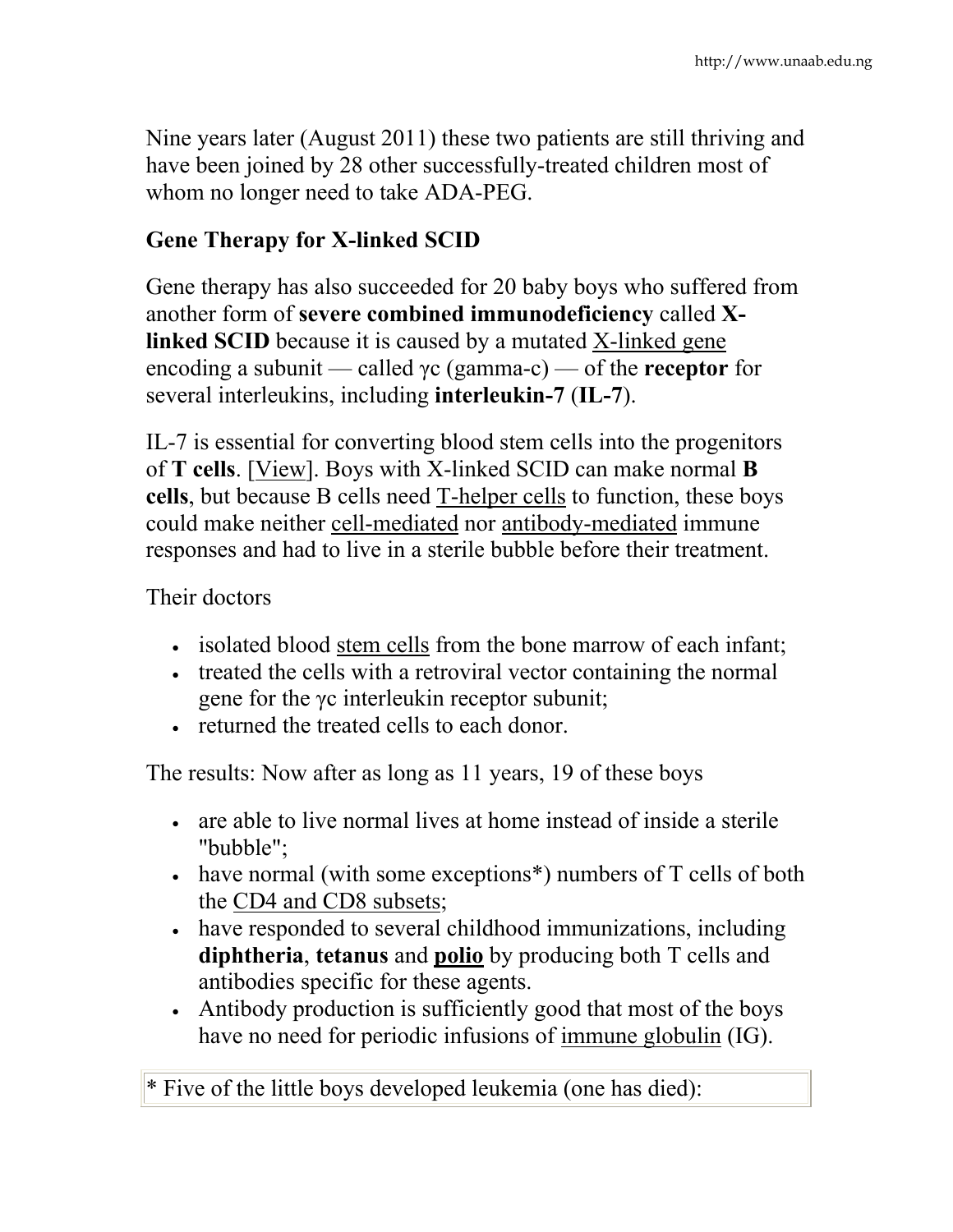- in one case caused by a proliferating clone of  $\gamma\delta$  T cells in which the vector has inserted itself in a gene (on chromosome 11) implicated in some cases of acute lymphoblastic leukemia (ALL).
- in a second case, the leukemia was of  $αβ T$  cells.

#### **Gene Therapy for β-thalassemia**

β-thalassemia is an inherited disease. The most severe cases result from mutations in both copies of the gene encoding the beta chain of hemoglobin. Many causative mutations have been identified, and most lead to a failure to make any beta chains. The resulting hemoglobin functions poorly and the victim requires frequent blood transfusions.

In the 16 September 2010 issue of Nature, Cavazzana-Calvo (and many colleagues) report a single case of successful gene therapy for this disorder. Their patient was an 18-year old male.

Their procedure:

- Harvest blood stem cells from the patient.
- Expose them to a retroviral vector that contained
	- <sup>o</sup> a human gene for beta-hemoglobin complete with its promoter, enhancer, and other control elements;
	- <sup>o</sup> alterations to the vector to make it safe.
- After sufficient chemotherapy to "make room" for them, the patient was injected with these cells.